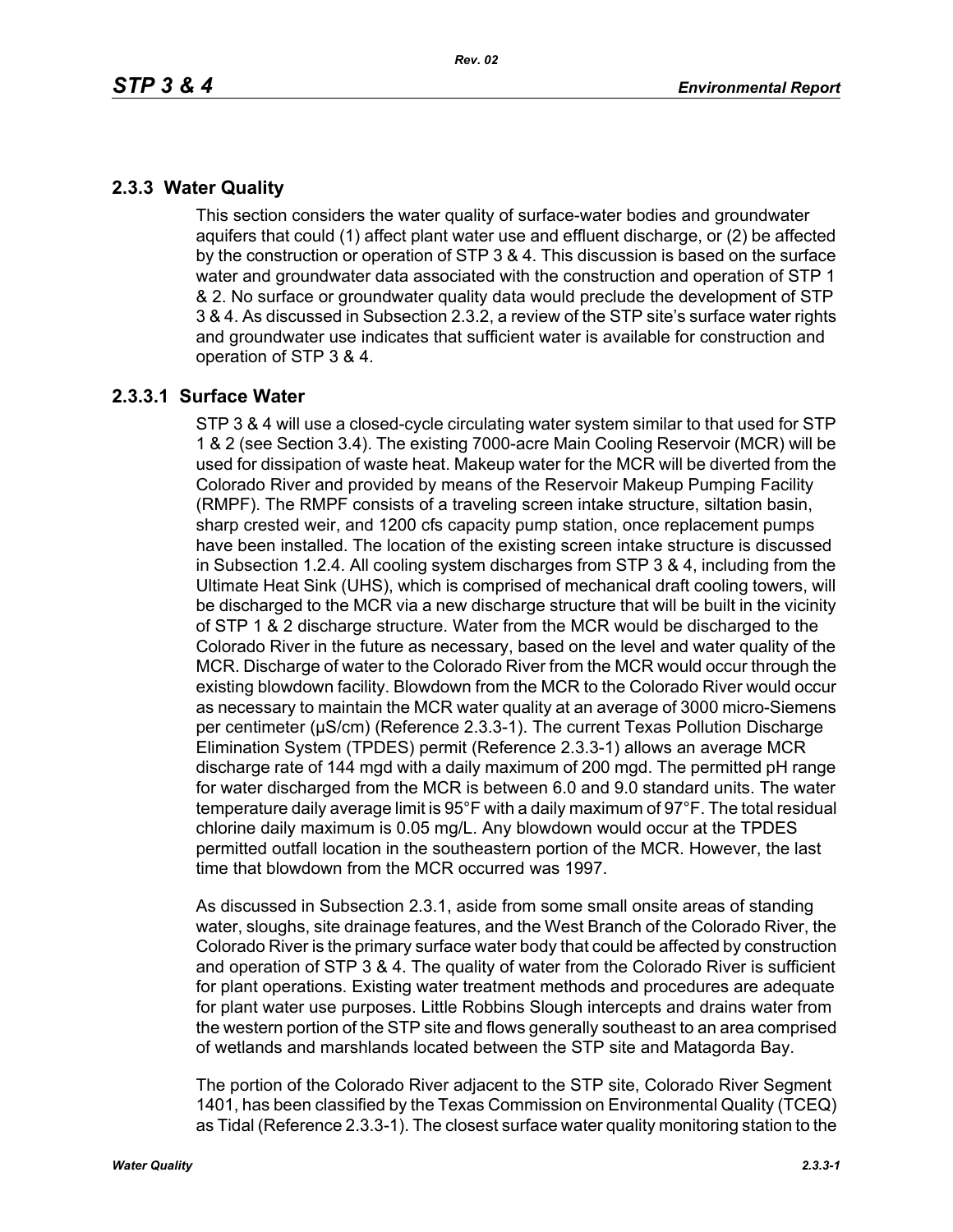STP site is located at the Lower Colorado River Authority's (LCRA) Selkirk Island monitoring station located approximately 2 miles downstream of FM 521 and approximately 1.5 miles east of the southeast portion of the MCR. Water quality data for this station for the period from January 2000 through September 2006 is included in Table 2.3.3-1 (Reference 2.3.3-3). Based on the data available at this location, the water quality is sufficient for plant use and there appears to be no environmental stressors associated with the existing water quality.

Freshwater flow from the Colorado River is important to the health and biological diversity of Matagorda Bay. A consortium of state agencies including the LCRA, Texas Parks and Wildlife Department (TPWD), TCEQ, and Texas Water Development Board (TWDB) recently selected 25 parts per thousand as the "desired salinity" in the eastern arm of Matagorda Bay, downstream of the mouth of the diverted Colorado River (Reference 2.3.3-4). It was agreed that this level of salinity would provide a "refuge" or "sanctuary" for important finfish and shellfish, particularly the Eastern oyster. In addition,TPWD designated this eastern arm of Matagorda Bay a finfish and shellfish nursery, making it off limits to commercial fishing and commercial harvesting of oysters. Table 2.3.3-2 shows targeted Colorado River freshwater inflows by month. Computer modeling indicated that an average monthly inflow of 36,000 acre-feet would be required to maintain an average salinity of 25 parts per thousand in the nursery area (Reference 2.3.3-4). As can be seen in the data presented in Section 5.2, STP withdrawal from the Colorado River is not expected to adversely impact achievement of this average monthly inflow rate.

Water quality data, primarily for metals and salts, for two reservoir sampling events performed during 2006 is summarized in Table 2.3.3-3.

Additional surface water sampling at the STP site includes sampling for radionuclides as part of the site's Radiological Environmental Monitoring Program (REMP). Surface water samples from various locations in the vicinity of the site were analyzed for the radionuclides indicated in Table 2.3.3-4 during 2005. The results of the analytical testing indicated that tritium was the only radionuclide that tested above its lower detection limit. Out of the 12 samples tested for tritium, only 4 indicated the presence tritium above detection limits. The sample location with the highest annual mean value was located in the south-southeast portion of the MCR near the blowdown discharge. The remainder of the radionuclides analyzed (40 samples) were not detected above their lower detection limits.

In addition to the sampling locations included in the REMP, there were historical sampling events for tritium at other locations. Water bodies sampled have included the west branch of the Colorado River, Little Robbins Slough, the east branch of Little Robbins Slough, an onsite ditch northeast of the MCR, and the MCR. The tritium data for these water bodies is summarized in Table 2.3.3-5. Sampling results indicate the presence of tritium in all six of the surface water body locations analyzed. Tritium was also detected in pressure relief wells (Table 2.3.3-6) installed within the above grade MCR dike. All measured tritium concentrations were below the U.S. Environmental Protection Agency's primary drinking water standard of 20,000 picoCuries per liter.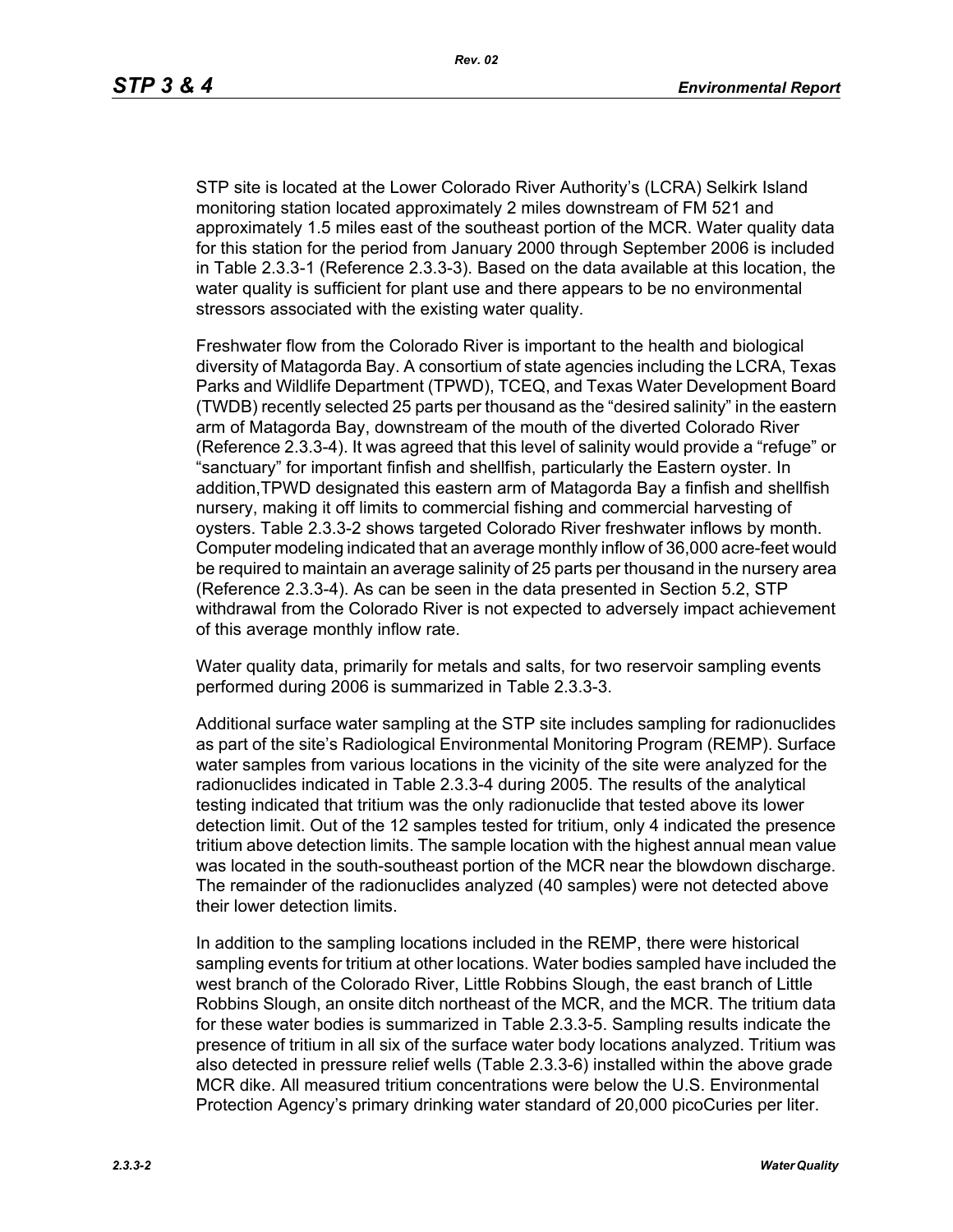Since the relief wells discharge to the surface ditches around the dike, the results of the tritium analyses for these wells is considered surface water data.

Segment 1401 water uses support aquatic life, contact recreation, general use, and fish consumption. In 2004, Segment 1401 was assessed as "fully supported" for aquatic life, contact recreation, and for general uses. Fish consumption was not assessed (Reference 2.3.3-2). The draft 2006 water body assessment list shows the segment as not supporting contact recreational use due to the presence of the bacteria *enterococcus* (Reference 2.3.3-5). *Enterococcus* is normally found in human and animal waste (Reference 2.3.3-6). Water quality associated with bacteria generally deteriorates during periods of heavy precipitation. Runoff from livestock producing facilities could carry increased amounts of bacteria which could then be carried to the nearest surface water feature. Heavy rains could also tax wastewater treatment facilities by flooding the systems and flushing water not yet fully treated to surface water features for transport downstream. Since there had been no release of water to the Colorado River from STP 1 & 2 operations, the STP site would not be considered a potential source of the bacteria. However, water pumped from the Colorado River to the MCR could also transport bacteria, which would be removed from the water stream during the water treatment process.

## **2.3.3.2 Groundwater**

Groundwater quality in the Gulf Coast Aquifer generally varies with depth and location. Water quality is good in terms of dissolved solids in the central and northeastern parts of the aquifer where the aquifer contains less than 500 milligrams per liter (mg/L) of total dissolved solids, but declines to the south where the total dissolved solids range from 1000 to more than 10,000 mg/L (Reference 2.3.3-7). Groundwater becomes more saline in the deeper subsurface and in discharge areas due to the long groundwater residence times and continued reaction with the aquifer minerals (Reference 2.3.3-8). Groundwater salinity is a function of total dissolved solids concentration. The salinity scale is as follows: fresh water (less than 1000 mg/L), slightly saline (1000 to 3000 mg/L) moderately saline (3000 to 10,000 mg/L), very saline (10,000 to 35,000 mg/L), and brine (greater than 35,000 mg/L) (Reference 2.3.3-8).

The aquifer of interest at the STP site is the Chicot Aquifer, which is the most shallow aquifer in the Gulf Coast Aquifer system. At the STP site, underlying aquifers within the Gulf Coast Aquifer System include the Evangeline, Jasper, and Catahoula Aquifers (Reference 2.3.3-8). The upper portion of the Chicot Aquifer is comprised of the Beaumont Formation.

The TCEQ is the entity responsible for protecting the state's groundwater quality. To this end, the TCEQ has implemented a comprehensive statewide groundwater management policy of antidegradation and has instituted a groundwater quality assessment program that maintains a network designed to monitor the ambient groundwater quality of nine major aquifer systems in Texas. One of these nine aquifer systems, the Chicot Aquifer (part of Gulf Coast Aquifer system), underlies the STP site.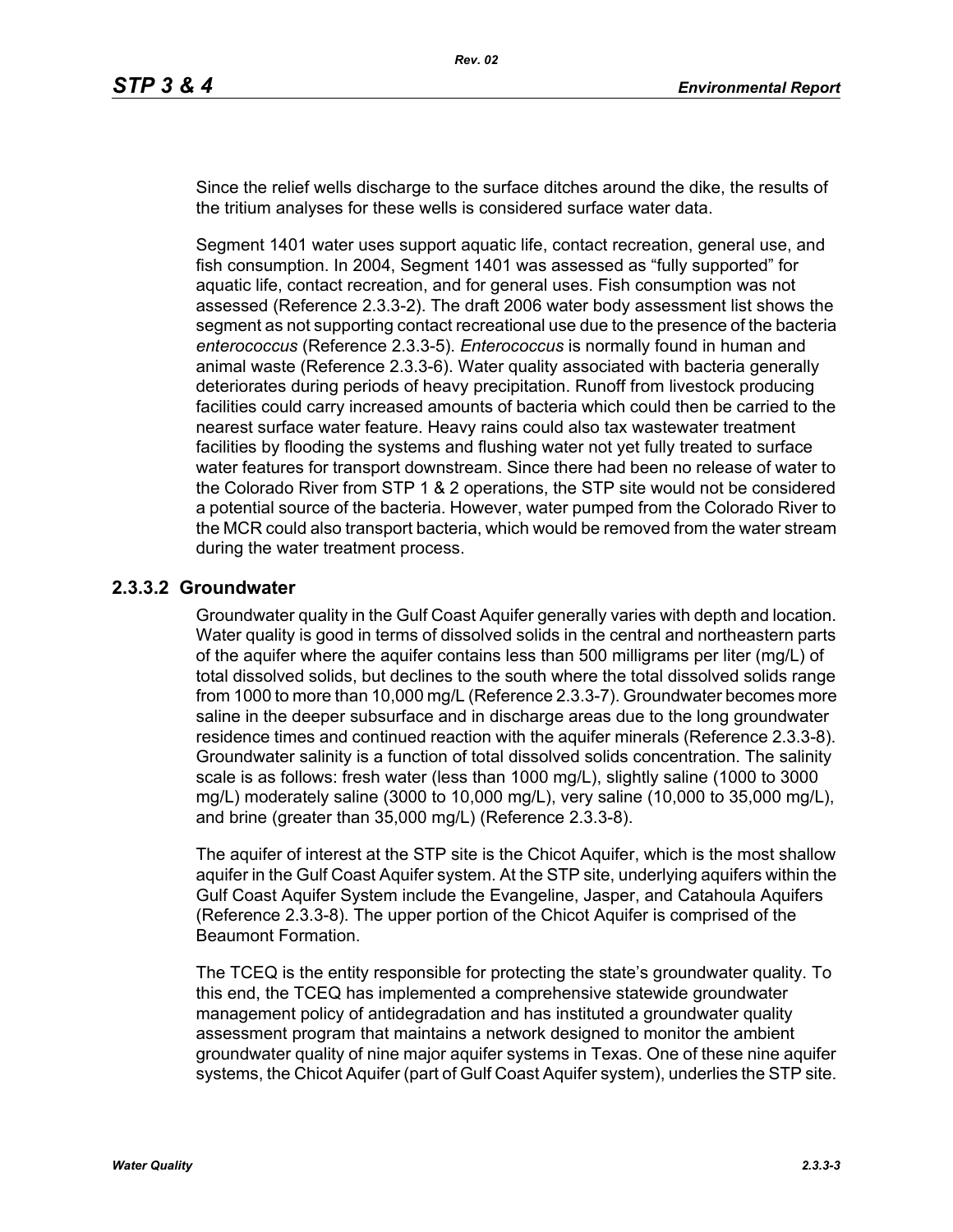Radionuclides, including uranium, radium, and radon gas are naturally occurring within the central and northeastern portion of the Gulf Coast Aquifer, with a high occurrence in the Harris County area located northeast of Matagorda County (Reference 2.3.3-7).

Groundwater quality data from wells within 6 miles (9.6 kilometers) of the STP site located in the same portion of the Chicot Aquifer as the STP site wells are summarized in Table 2.3.3-7. The locations of the wells are indicated on Figure 2.3.2-1.

In 2005, sample analyses on 26 groundwater samples from drinking water wells included in the REMP were analyzed for radionuclides. The results are included in Table 2.3.3-8. The results indicated that Gross Beta was the only radionuclide detected above laboratory detection levels. The control station for the sampling event had higher results than the STP site samples. The location with the highest annual mean Gross Beta concentration was 14 miles (22.4 kilometers) north-northeast of STP 1 & 2. The elevated levels reflect natural radioactive material in the well water, activity not related to the STP site operations.

In 2005, sample analyses on six groundwater samples from monitoring wells included in the REMP were analyzed for the radionuclides. The results are included in Table 2.3.3-9 Tritium was the only radionuclide detected above laboratory detection levels. The location with the highest annual mean tritium concentration was directly south of, and adjacent to, the MCR, 3.8 miles south of STP 1 & 2.

In 2006, sample analyses on 16 groundwater samples from monitoring wells included in the REMP were analyzed for tritium. The results, as shown in Table 2.3.3-10, indicated levels above detection limits at only one groundwater sampling location, piezometer well number 435-02. This well is located approximately 700 feet west of the MCR embankment, approximately 2.9 miles (4.6 kilometers) southwest of STP 1 & 2.

## **2.3.3.2.1 References**

- 2.3.3-1 TCEQ 2005, STP Nuclear Operating Company, TPDES Permit No. 001908000 Renewal. July 21, 2005.
- 2.3.3-2 "Colorado River Basin: 2004 Assessment. Segment 1401," TCEQ (Texas Commission on Environmental Quality), April 14, 2007.
- 2.3.3-3 "Water Quality Data 2000-September 2006," LCRA (Lower Colorado River Authority), 2007. Available at http://waterquality.lcra.org, accessed on June 14, 2007.
- 2.3.3-4 "Matagorda Bay Freshwater Inflow Needs Study," LCRA et al. (Lower Colorado River Authority), TCEQ, Texas Parks and Wildlife, and the Texas Water Development Board, August 2006.
- 2.3.3-5 "Draft 2006 Water Body Assessments by Basin 14 Colorado River Basin," TCEQ 2007b, March 19, 2007. Available at www.tceq.state.tx.us/compliance/ monitoring/water/quality/data/06twqi/06\_list.html.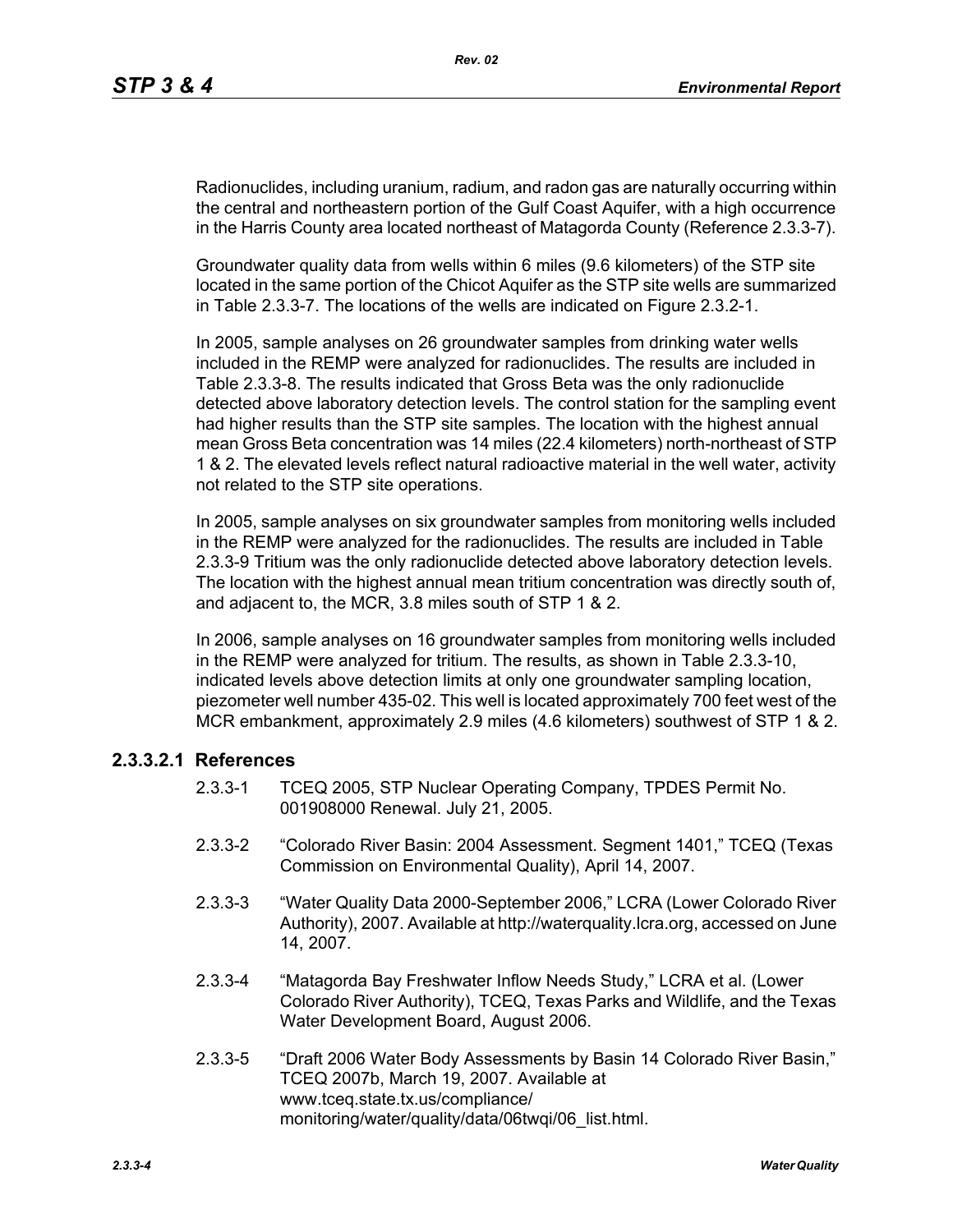| $2.3.3 - 6$ | MedicineNet 2007, Definition of Enterococcus, Available at<br>www.medterms.<br>com/script/main/art.asp?articlekey=20162 accessed on August 8, 2007.                                                   |
|-------------|-------------------------------------------------------------------------------------------------------------------------------------------------------------------------------------------------------|
| $2.3.3 - 7$ | "Water for Texas," TWDB (Texas Water Development Board) 2007a,<br>Document No. GP-8-1, January 2007.                                                                                                  |
| $2.3.3 - 8$ | "Texas Water Development Board Report 365 Aquifers of the Gulf Coast of<br>Texas," Mace et. al., Mace, Robert E., Sarah C. Davidson, Edward S.<br>Angle, and William F. Mullican, III, February 2006. |
|             | Material (Material Arrat December 1, 0000 - OTDMOO Opelis - Material Deter                                                                                                                            |

- 2.3.3-9 Nalco (Nalco Analytical Resources), 2006a, STPNOC Cooling Water Data, Main Cooling Reservoir. Sampled July 25, 2006. Completed August 3, 2006.
- 2.3.3-10 Nalco 2006b, STPNOC Cooling Water Data, Main Cooling Reservoir. Sampled October 17, 2006. Completed October 31, 2006.
- 2.3.3-11 "Ground Water Quality Samples Matagorda County," TWDB, Ground Water Data System, February 6, 2007.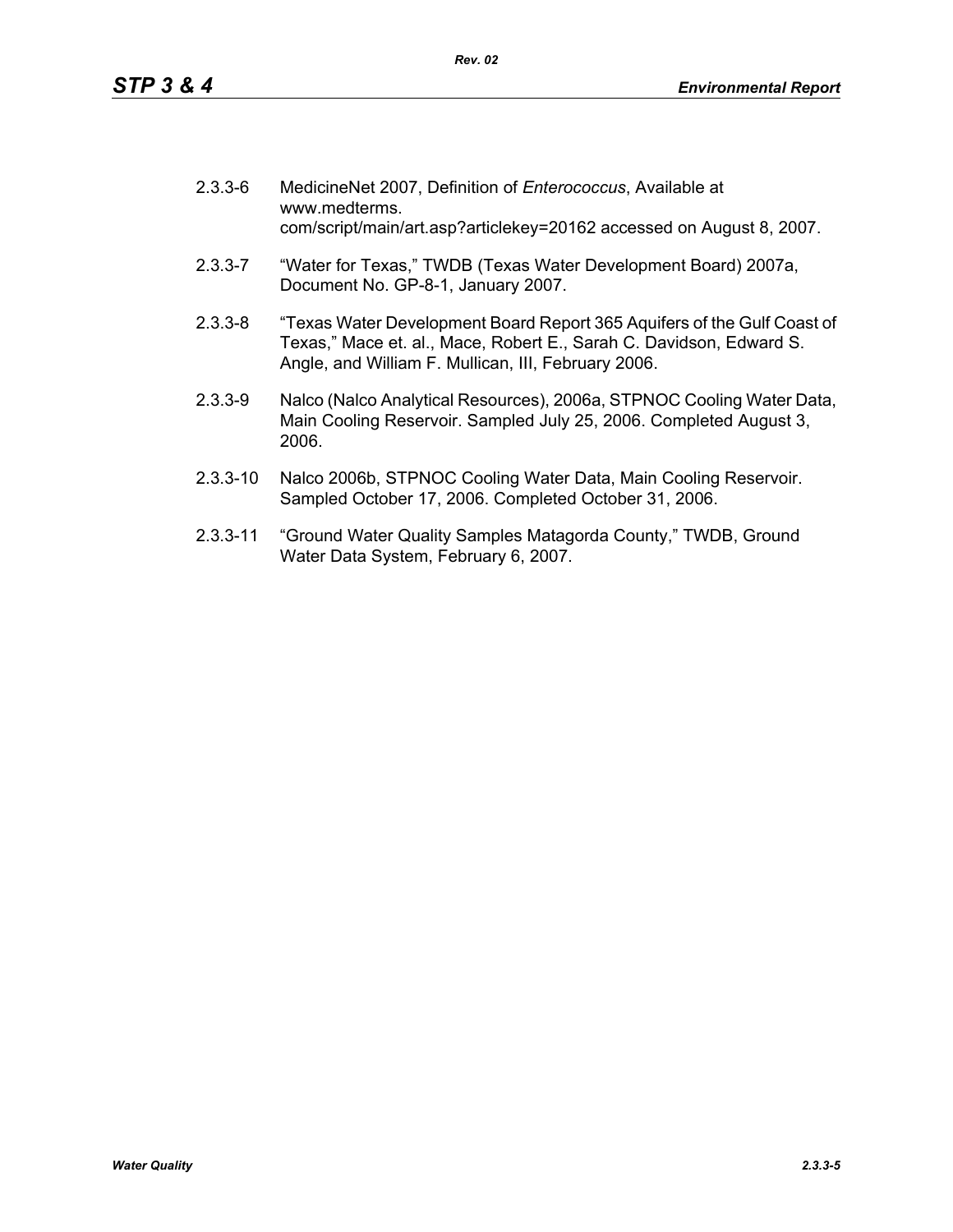|             | Table 2.3.3-1(a)<br>V,<br>Surface Water Quality Data-Colorado River at Selkirk Island<br>٦ |                                     |                                         |                      |                     |                     |                                     |                                |                                |  |
|-------------|--------------------------------------------------------------------------------------------|-------------------------------------|-----------------------------------------|----------------------|---------------------|---------------------|-------------------------------------|--------------------------------|--------------------------------|--|
| <b>Date</b> | <b>Depth</b><br>(m)                                                                        | <b>Temperature</b><br>$(^{\circ}C)$ | NO <sub>2</sub> /NO <sub>3</sub> (mg/L) | <b>TKN</b><br>(mg/L) | O-P Diss.<br>(mg/L) | <b>DO</b><br>(mg/L) | <b>Total</b><br>Phosphate<br>(UG/L) | PHEOEHYTTN-A<br>FLR Wet (mg/L) | <b>Turbidity</b><br><b>NTU</b> |  |
| 01/03/2000  | 0.3                                                                                        | No Data                             | 3.2                                     | 1.85                 | 0.2                 | No Data             | No Data                             | 1.41                           | No Data                        |  |
| 01/03/2000  | 1.0                                                                                        | 18.92                               | No Data                                 | No Data              | No Data             | No Data             | No Data                             | No Data                        | 7.49                           |  |
| 03/16/2000  | 0.3                                                                                        | No Data                             | 2.12                                    | 0.836                | 0.46                | No Data             | No Data                             | 0.501                          | No Data                        |  |
| 03/16/2000  | 1.0                                                                                        | 21.82                               | No Data                                 | No Data              | No Data             | 8.09                | No Data                             | No Data                        | 21.1                           |  |
| 05/03/2000  | 0.3                                                                                        | No Data                             | < 0.02                                  | 1.21                 | 0.16                | No Data             | No Data                             | 0.275                          | No Data                        |  |
| 05/03/2000  | 1.0                                                                                        | 25.07                               | No Data                                 | No Data              | No Data             | 5.52                | No Data                             | No Data                        | 13                             |  |
| 07/11/2000  | 2.2                                                                                        | 30.84                               | < 0.02                                  | 0.713                | 0.06                | 2.7                 | No Data                             | 0.18                           | 10.6                           |  |
| 09/12/2000  | 0.33                                                                                       | No Data                             | < 0.02                                  | 0.946                | < 0.01              | No Data             | No Data                             | 0.266                          | No Data                        |  |
| 09/12/2000  | 0.5                                                                                        | 30.72                               | No Data                                 | No Data              | No Data             | 6.12                | No Data                             | No Data                        | 5.47                           |  |
| 11/06/2000  | 0.33                                                                                       | No Data                             | $\overline{2}$                          | 0.683                | < 0.01              | No Data             | No Data                             | 0.331                          | No Data                        |  |
| 11/06/2000  | 1.0                                                                                        | 24.29                               | No Data                                 | No Data              | No Data             | 7.1                 | No Data                             | No Data                        | 32.1                           |  |
| 01/04/2001  | 0.33                                                                                       | No Data                             | 0.98                                    | 0.594                | 0.11                | No Data             | No Data                             | 0.237                          | No Data                        |  |
| 01/04/2001  | 0.6                                                                                        | 6.41                                | No Data                                 | No Data              | No Data             | 12.86               | No Data                             | No Data                        | 127                            |  |
| 03/01/2001  | 0.33                                                                                       | No Data                             | 1.22                                    | 0.434                | 0.19                | No Data             | No Data                             | 0.255                          | No Data                        |  |
| 03/01/2001  | 0.8                                                                                        | 18.67                               | No Data                                 | No Data              | No Data             | 8.94                | No Data                             | No Data                        | 47.2                           |  |
| 05/03/2001  | 0.2                                                                                        | 25.82                               | No Data                                 | No Data              | No Data             | 10.15               | No Data                             | No Data                        | 25.7                           |  |
| 05/03/2001  | 0.33                                                                                       | No Data                             | 1.23                                    | 0.821                | 0.08                | No Data             | No Data                             | 0.168                          | No Data                        |  |
| 07/18/2001  | 0.33                                                                                       | No Data                             | < 0.02                                  | 1.6                  | 0.0754              | No Data             | No Data                             | 0.158                          | No Data                        |  |
| 07/18/2001  | 0.7                                                                                        | 33                                  | No Data                                 | No Data              | No Data             | 9.72                | No Data                             | No Data                        | 31.6                           |  |
| 09/05/2001  | 0.33                                                                                       | No Data                             | 0.707                                   | 1.09                 | 0.258               | No Data             | No Data                             | 0.408                          | No Data                        |  |
| 09/05/2001  | 0.5                                                                                        | 27.91                               | No Data                                 | No Data              | No Data             | 5.41                | No Data                             | No Data                        | 199                            |  |
| 11/26/2001  | 0.33                                                                                       | No Data                             | 0.735                                   | 0.489                | 0.907               | No Data             | No Data                             | 0.118                          | No Data                        |  |
| 11/26/2001  | 0.8                                                                                        | 19.15                               | No Data                                 | No Data              | No Data             | 9.38                | No Data                             | No Data                        | 85.8                           |  |

*2.3.3-6*

*Rev. 02*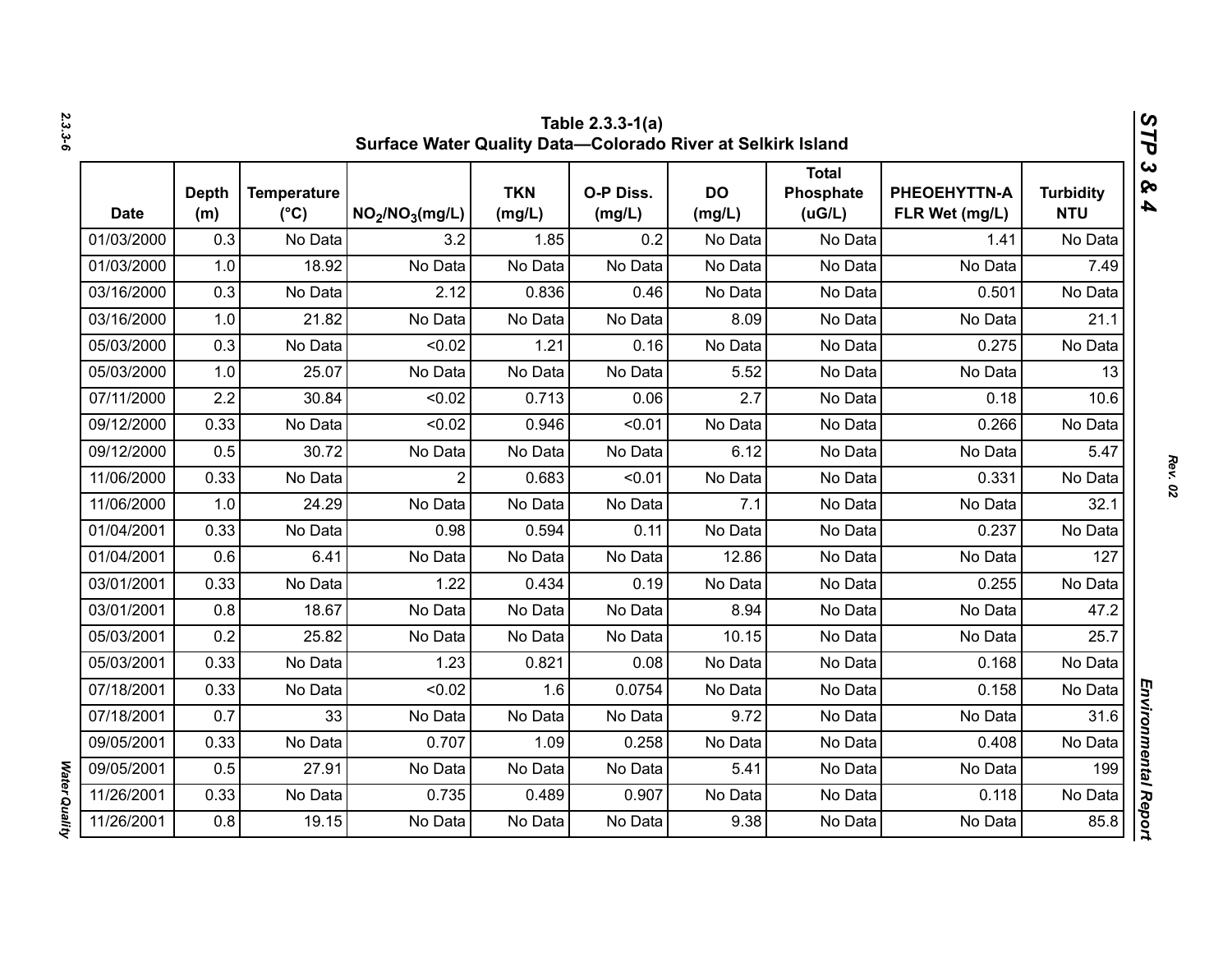|            |                     |                                     | Surface Water Quality Data-Colorado River at Selkirk Island (Continued) |                      | Table 2.3.3-1(a)    |                     |                                      |                                |                                | STP                                              |
|------------|---------------------|-------------------------------------|-------------------------------------------------------------------------|----------------------|---------------------|---------------------|--------------------------------------|--------------------------------|--------------------------------|--------------------------------------------------|
| Date       | <b>Depth</b><br>(m) | <b>Temperature</b><br>$(^{\circ}C)$ | NO <sub>2</sub> /NO <sub>3</sub> (mg/L)                                 | <b>TKN</b><br>(mg/L) | O-P Diss.<br>(mg/L) | <b>DO</b><br>(mg/L) | <b>Total</b><br>Phosphate<br>( uG/L) | PHEOEHYTTN-A<br>FLR Wet (mg/L) | <b>Turbidity</b><br><b>NTU</b> | $\boldsymbol{\omega}$<br>ନ୍ତ<br>$\blacktriangle$ |
| 01/16/2002 | 0.33                | No Data                             | 1.25                                                                    | 0.389                | 0.175               | No Data             | No Data                              | 0.168                          | No Data                        |                                                  |
| 01/16/2002 | 0.5                 | 14.35                               | No Data                                                                 | No Data              | No Data             | 10.62               | No Data                              | No Data                        | 40.7                           |                                                  |
| 03/20/2002 | 0.33                | No Data                             | 1.42                                                                    | 0.49                 | 0.08                | No Data             | No Data                              | 0.28                           | No Data                        |                                                  |
| 03/20/2002 | 0.8                 | 22.15                               | No Data                                                                 | No Data              | No Data             | 8.55                | No Data                              | No Data                        | 8.52                           |                                                  |
| 05/09/2002 | 0.33                | No Data                             | 0.02                                                                    | 0.9                  | 0.03                | No Data             | No Data                              | 0.1                            | No Data                        |                                                  |
| 05/09/2002 | 0.8                 | 29.04                               | No Data                                                                 | No Data              | No Data             | 8.81                | No Data                              | No Data                        | 7.71                           |                                                  |
| 07/01/2002 | 0.33                | No Data                             | 0.71                                                                    | 1.1                  | 0.22                | No Data             | No Data                              | 0.31                           | No Data                        |                                                  |
| 09/09/2002 | 0.33                | No Data                             | 0.19                                                                    | 1.41                 | 0.39                | No Data             | No Data                              | 0.7                            | No Data                        |                                                  |
| 09/09/2002 | 0.6                 | 26.56                               | No Data                                                                 | No Data              | No Data             | 6.12                | No Data                              | No Data                        | 441                            |                                                  |
| 09/09/2002 | 2.0                 | 26.56                               | No Data                                                                 | No Data              | No Data             | 5.88                | No Data                              | No Data                        | No Data                        |                                                  |
| 11/05/2002 | 0.3                 | 16.16                               | No Data                                                                 | No Data              | No Data             | 9.92                | No Data                              | No Data                        | 772                            |                                                  |
| 11/05/2002 | 0.33                | No Data                             | 0.25                                                                    | 1.14                 | 0.17                | No Data             | No Data                              | 0.55                           | No Data                        |                                                  |
| 11/05/2002 | 0.8                 | 16.15                               | No Data                                                                 | No Data              | No Data             | 9.53                | No Data                              | No Data                        | No Data                        |                                                  |
| 01/02/2003 | 0.3                 | 14.54                               | 0.77                                                                    | 1.19                 | 0.08                | 11.35               | No Data                              | 0.37                           | 392                            |                                                  |
| 01/02/2003 | 1.6                 | 14.53                               | No Data                                                                 | No Data              | No Data             | 10.46               | No Data                              | No Data                        | No Data                        |                                                  |
| 03/05/2003 | 0.3                 | 12.76                               | 0.76                                                                    | 0.51                 | 0.07                | 10.99               | No Data                              | 0.21                           | 123                            |                                                  |
| 05/07/2003 | 0.3                 | 26.99                               | No Data                                                                 | No Data              | No Data             | 7.54                | No Data                              | No Data                        | 17                             |                                                  |
| 05/07/2003 | 0.33                | No Data                             | 0.14                                                                    | 2.04                 | 0.01                | No Data             | No Data                              | 0.08                           | 0.08                           |                                                  |
| 05/07/2003 | 1.1                 | 26.91                               | No Data                                                                 | No Data              | No Data             | 7.08                | No Data                              | No Data                        | No Data                        |                                                  |
| 07/02/2003 | 0.3                 | 31.19                               | No Data                                                                 | No Data              | No Data             | 7.57                | No Data                              | No Data                        | 17                             |                                                  |
| 07/02/2003 | 0.33                | No Data                             | 0.43                                                                    | 0.88                 | 0.06                | No Data             | No Data                              | 0.08                           | No Data                        |                                                  |
| 07/02/2003 | 1.2                 | 30.57                               | No Data                                                                 | No Data              | No Data             | 6.82                | No Data                              | No Data                        | No Data                        |                                                  |
| 09/30/2003 | 0.33                | 26.89                               | 0.75                                                                    | 0.973                | 0.141               | 12.07               | 13.3                                 | 0.23                           | 18.3                           | Environmental Report                             |

*Rev. 02*

 $2.3.3 - 7$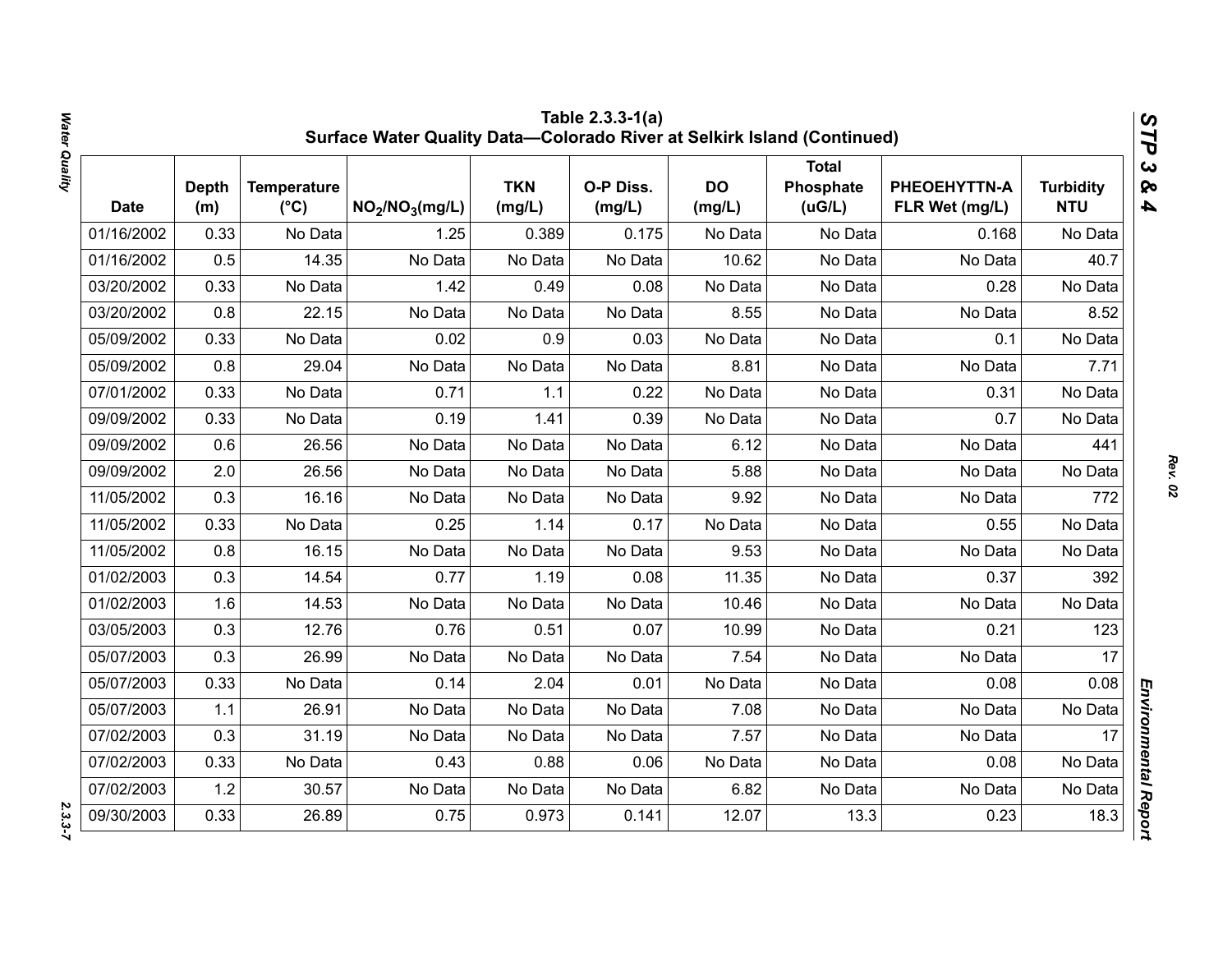| <b>Date</b> | <b>Depth</b><br>(m) | <b>Temperature</b><br>$(^{\circ}C)$ | NO <sub>2</sub> /NO <sub>3</sub> (mg/L) | <b>TKN</b><br>(mg/L) | O-P Diss.<br>(mg/L) | <b>DO</b><br>(mg/L) | <b>Total</b><br>Phosphate<br>(UG/L) | PHEOEHYTTN-A<br>FLR Wet (mg/L) | <b>Turbidity</b><br><b>NTU</b> |
|-------------|---------------------|-------------------------------------|-----------------------------------------|----------------------|---------------------|---------------------|-------------------------------------|--------------------------------|--------------------------------|
| 11/03/2003  | 0.33                | 23.54                               | 1.5                                     | 0.931                | 0.226               | 9.33                | 2.7                                 | 0.25                           | 11.5                           |
| 01/13/2004  | 0.33                | 14.33                               | 2.08                                    | 0.526                | 0.326               | 10.79               | 1.2                                 | 0.34                           | 18.3                           |
| 03/09/2004  | 0.33                | 20.78                               | 1.13                                    | 0.849                | 0.236               | 9.1                 | 1.5                                 | 0.23                           | 31.6                           |
| 05/04/2004  | 0.34                | 21.1                                | 1.49                                    | 0.764                | 0.271               | 8.44                | 1.0                                 | 0.39                           | 158.0                          |
| 07/13/2004  | 0.32                | 30.51                               | 0.27                                    | 0.748                | 0.054               | 11.26               | 6.2                                 | 0.117                          | 22.0                           |
| 07/13/2004  | 1.2                 | 30.23                               | No Data                                 | No Data              | No Data             | 10.13               | No Data                             | No Data                        | No Data                        |
| 09/14/2004  | 0.33                | 29.88                               | < 0.02                                  | 1.01                 | 0.054               | 9.77                | 5.9                                 | 0.125                          | 10.9                           |
| 09/14/2004  | 1.26                | 29.19                               | No Data                                 | No Data              | No Data             | 5.69                | No Data                             | No Data                        | No Data                        |
| 11/10/2004  | 0.33                | 21.34                               | 1.633                                   | 0.72                 | 0.225               | 8.92                | < 3.0                               | 0.287                          | 58.9                           |
| 11/10/2004  | 0.88                | 21.2                                | No Data                                 | No Data              | No Data             | 8.83                | No Data                             | No Data                        | No Data                        |
| 01/06/2005  | 0.3                 | 19.22                               | 1.157                                   | 0.294                | 0.099               | 9.21                | 5.2                                 | 0.129                          | No Data                        |
| 03/01/2005  | 0.3                 | 17.58                               | 1.922                                   | 0.661                | 0.146               | 9.67                | < 3.0                               | 0.287                          | 84.8                           |
| 05/10/2005  | 0.3                 | 23.44                               | 0.1532                                  | 1.09                 | < 0.04              | 5.73                | 8.3                                 | 0.068                          | 39.4                           |
| 07/05/2005  | 0.3                 | 32.79                               | < 0.02                                  | 0.704                | < 0.04              | 8.43                | 4.7                                 | 0.178                          | 15.5                           |
| 09/01/2005  | 0.33                | 31.82                               | < 0.02                                  | 1.07                 | < 0.04              | 5.41                | No Data                             | 0.671                          | 7.59                           |
| 11/01/2005  | 0.3                 | 20.27                               | 1.5167                                  | 0.6936               | 0.112               | 9.29                | No Data                             | 0.1886                         | 8.79                           |
| 01/10/2006  | 0.3                 | 15.73                               | 3.299                                   | 0.7941               | 0.296               | 10.25               | No Data                             | 0.3105                         | 8.43                           |
| 03/06/2006  | 0.33                | 21.58                               | 2.0476                                  | 1.2867               | 0.376               | 12.2                | No Data                             | 0.3163                         | 15.3                           |
| 05/17/2006  | 0.33                | 25.4                                | 1.0557                                  | 0.5182               | 0.176               | 7.44                | No Data                             | 0.228                          | 18.0                           |
| 07/17/2006  | 0.3                 | 33.41                               | 0.3                                     | 0.604                | 0.194               | 9.16                | No Data                             | 0.277                          | 10.8                           |
| 09/13/2006  | 0.3                 | 28.97                               | 0.16                                    | 1.62                 | 0.064               | 6.27                | No Data                             | 0.221                          | 14.8                           |

*STP 3 & 4*

**Water Quality** *Water Quality*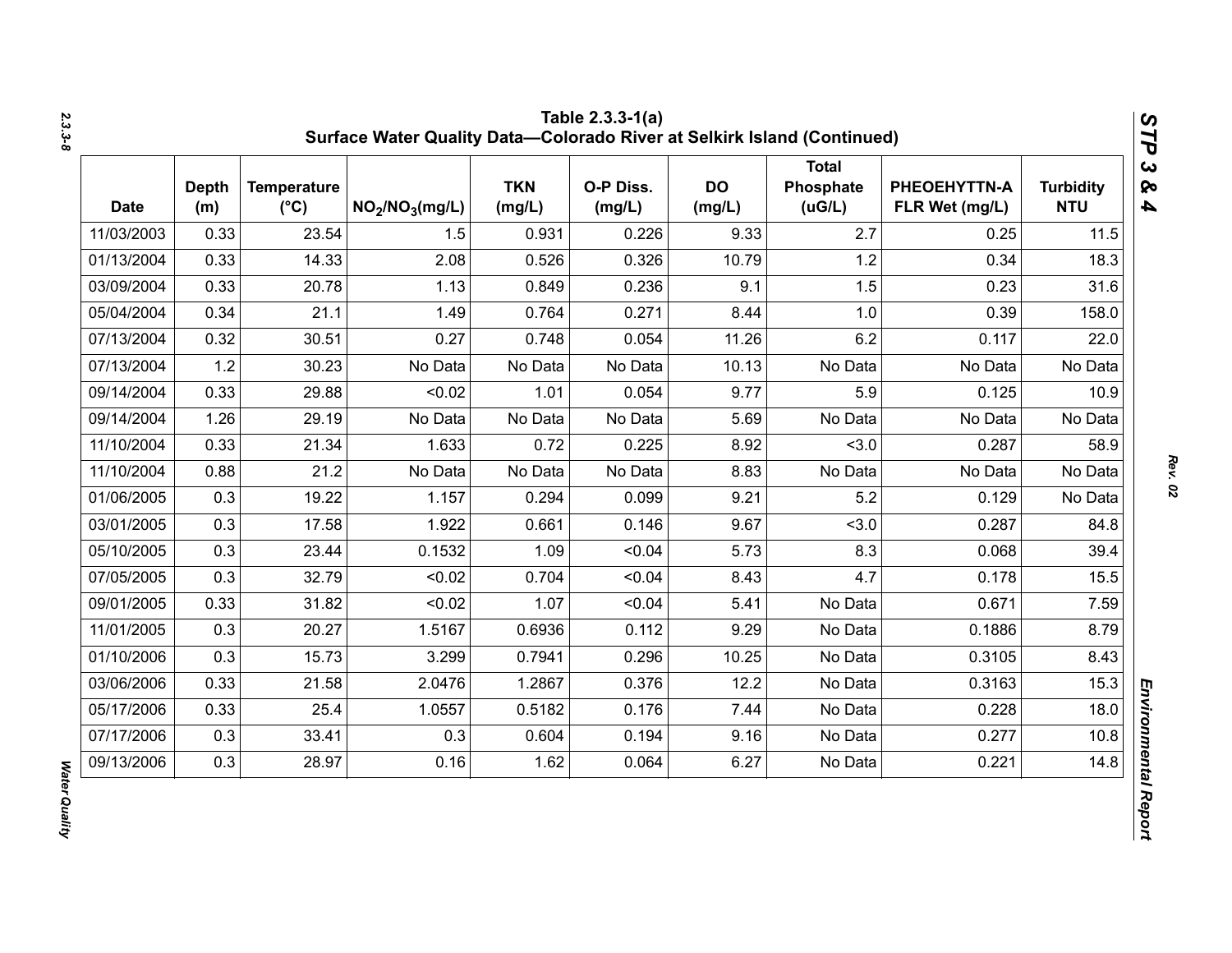| <b>Date</b> | Depth<br>(m) | <b>TOC</b><br>(mg/L) | <b>Chloride</b><br>mg/L) | Chlorophyll-A-Phyto<br><b>CHFLuG/L</b> | E. Coli<br>(#/100 ml) | <b>Enterococcus</b><br><b>IDEXX</b><br>(MPN/100/ml) |
|-------------|--------------|----------------------|--------------------------|----------------------------------------|-----------------------|-----------------------------------------------------|
| 01/03/2000  | 0.3          | 2.03                 | 2,290                    | No Data                                | 49                    | No Data                                             |
| 03/16/2000  | 0.3          | 3.21                 | 1,200                    | No Data                                | 128                   | No Data                                             |
| 05/03/2000  | 0.3          | 3.14                 | 2,380                    | No Data                                | 300                   | No Data                                             |
| 07/11/2000  | 2.2          | 2.09                 | 4,690                    | No Data                                | 7                     | No Data                                             |
| 09/12/2000  | 0.33         | 1.74                 | 12,400                   | No Data                                | 1                     | No Data                                             |
| 11/06/2000  | 0.33         | 2.1                  | 3,040                    | No Data                                | 600                   | No Data                                             |
| 01/04/2001  | 0.33         | 4.92                 | 32.2                     | No Data                                | 80                    | No Data                                             |
| 03/01/2001  | 0.33         | 3.61                 | 45.5                     | No Data                                | 49                    | No Data                                             |
| 05/03/2001  | 0.33         | 3.59                 | 408                      | No Data                                | 9                     | No Data                                             |
| 07/18/2001  | 0.33         | 4.14                 | 1,530                    | No Data                                | 142                   | No Data                                             |
| 09/05/2001  | 0.33         | 7.28                 | 14.5                     | No Data                                | 300                   | 1,400                                               |
| 11/26/2001  | 0.33         | 3.52                 | 35.6                     | No Data                                | No Data               | 209                                                 |
| 01/16/2002  | 0.33         | 3.47                 | 37.9                     | No Data                                | No Data               | 16.6                                                |
| 03/20/2002  | 0.33         | 2.62                 | 783                      | No Data                                | No Data               | 30                                                  |
| 05/09/2002  | 0.33         | 2.68                 | 1,210                    | No Data                                | No Data               | No Data                                             |
| 07/01/2002  | 0.33         | 4.74                 | 39                       | No Data                                | No Data               | 240                                                 |
| 09/09/2002  | 0.33         | 7.08                 | 18.1                     | No Data                                | No Data               | 7,700                                               |
| 11/05/2002  | 0.33         | 4.7                  | 6.21                     | No Data                                | No Data               | 1,900                                               |
| 01/02/2003  | 0.3          | 6.22                 | 26.4                     | No Data                                | No Data               | 450                                                 |
| 03/05/2003  | 0.3          | 4                    | 31.4                     | No Data                                | No Data               | 19                                                  |
| 05/07/2003  | 0.33         | 3.41                 | 401                      | No Data                                | No Data               | 34                                                  |
| 07/02/2003  | 0.33         | 2.59                 | 687                      | No Data                                | No Data               | 33                                                  |
| 09/30/2003  | 033          | 4.55                 | 348                      | 57                                     | No Data               | $\overline{4}$                                      |
| 11/03/2003  | 0.33         | 3.22                 | 354                      | 14.9                                   | No Data               | 41                                                  |
| 01/13/2004  | 0.33         | 2.6                  | 1,190                    | 7.2                                    | No Data               | 61                                                  |
| 03/09/2004  | 0.33         | 5.5                  | 110                      | 8.2                                    | No Data               | 180                                                 |
| 05/04/2004  | 0.34         | 6.2                  | 20.3                     | 3.5                                    | No Data               | 240                                                 |
| 07/13/2004  | 0.32         | 4.2                  | 33.9                     | 26.3                                   | No Data               | 540                                                 |
| 09/14/2004  | 0.33         | 2.6                  | 2,060                    | 26.1                                   | No Data               | 160                                                 |
| 11/10/2004  | 0.33         | 5.88                 | 93.2                     | 5.7                                    | No Data               | 1,600                                               |
| 01/06/2005  | 0.3          | 2.74                 | 37.9                     | 18.7                                   | No Data               | No Data                                             |
| 03/01/2005  | 0.3          | 4.92                 | 30.8                     | $5$                                    | No Data               | 87                                                  |
| 05/10/2005  | 0.3          | 3                    | 267                      | 32.7                                   | No Data               | 10                                                  |
| 07/05/2005  | 0.3          | 3.53                 | 343                      | 21                                     | No Data               | 10                                                  |
| 09/01/2005  | 0.33         | 2.89                 | 4,450                    | No Data                                | No Data               | 20                                                  |
| 11/01/2005  | 0.3          | 2.025                | 1,277.96                 | No Data                                | No Data               | 10                                                  |
| 01/10/2006  | 0.3          | 3.527                | 969.356                  | No Data                                | No Data               | 1                                                   |
| 03/06/2006  | 0.33         | 2.694                | 1,122.32                 | No Data                                | No Data               | 10                                                  |
| 05/17/2006  | 0.33         | 3.353                | 1,289.32                 | No Data                                | No Data               | op31                                                |
| 07/17/2006  | 0.3          | 4.3                  | 203                      | No Data                                | No Data               | 10                                                  |
| 09/13/2006  | 0.3          | 3.65                 | 2,160                    | No Data                                | No Data               | 82                                                  |

**Table 2.3.3-1(b) Surface Water Quality Data—Colorado River at Selkirk Island**

*Rev. 02*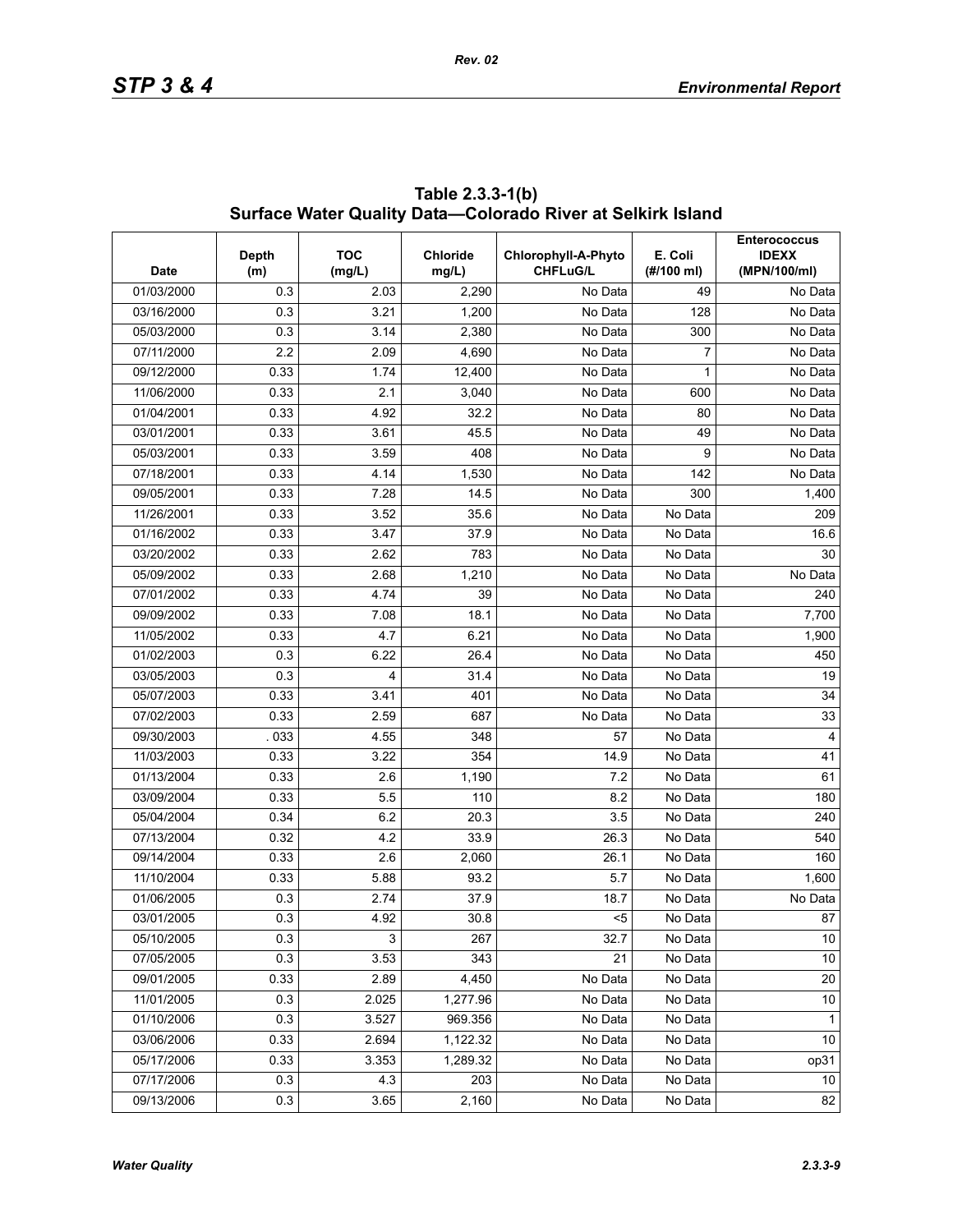|             |              | Surface Water Quality Data—Colorado River at Selkirk Island (Continued)<br><b>Total Alkalinity</b> | Chlorophyll-A | <b>Fecal Coli</b>            |
|-------------|--------------|----------------------------------------------------------------------------------------------------|---------------|------------------------------|
| <b>Date</b> | <b>Depth</b> | CaCo <sub>3</sub>                                                                                  | Corrected     | <b>MFM-FCBR</b><br>(#/100ml) |
| 01/03/2000  | (m)<br>0.3   | (mg/L)<br>222                                                                                      | (ug/L)<br>21  |                              |
| 03/16/2000  | 0.3          | 188                                                                                                | 6.6           | 64<br>168                    |
|             | 0.3          |                                                                                                    | 10.9          |                              |
| 05/03/2000  |              | 163                                                                                                |               | 700                          |
| 07/11/2000  | 2.2          | 162                                                                                                | 4.8           | 6<br>2                       |
| 09/12/2000  | 0.33         | 158                                                                                                | 15.8          |                              |
| 11/06/2000  | 0.33         | 134                                                                                                | 3.7           | 600                          |
| 01/04/2001  | 0.33         | 137                                                                                                | 0.9           | 112                          |
| 03/01/2001  | 0.33         | 152                                                                                                | 2.51          | 132                          |
| 05/03/2001  | 0.33         | 182                                                                                                | 21.9          | 8                            |
| 07/18/2001  | 0.33         | 165                                                                                                | 19.2          | 400                          |
| 09/05/2001  | 0.33         | 94.1                                                                                               | 1             | No Data                      |
| 11/26/2001  | 0.33         | 176                                                                                                | 0.836         | No Data                      |
| 01/16/2002  | 0.33         | 189                                                                                                | 6.48          | No Data                      |
| 03/20/2002  | 0.33         | 224                                                                                                | 15.6          | No Data                      |
| 05/09/2002  | 0.33         | 148                                                                                                | 18            | No Data                      |
| 07/01/2002  | 0.33         | 108                                                                                                | 7.5           | No Data                      |
| 09/09/2002  | 0.33         | 81                                                                                                 | 12.9          | No Data                      |
| 11/05/2002  | 0.33         | 75                                                                                                 | 1.3           | No Data                      |
| 01/02/2003  | 0.3          | 151                                                                                                | 5.4           | No Data                      |
| 03/05/2003  | 0.3          | 184                                                                                                | 9.1           | No Data                      |
| 05/07/2003  | 0.33         | 183                                                                                                | 27.6          | No Data                      |
| 07/02/2003  | 0.33         | 167                                                                                                | 16.7          | No Data                      |
| 09/30/2003  | 0.33         | 166                                                                                                | No Data       | No Data                      |
| 11/03/2003  | 0.33         | 203                                                                                                | No Data       | No Data                      |
| 01/13/2004  | 0.33         | 205                                                                                                | No Data       | No Data                      |
| 03/09/2004  | 0.33         | 136                                                                                                | No Data       | No Data                      |
| 05/04/2004  | 0.34         | 94                                                                                                 | No Data       | No Data                      |
| 07/13/2004  | 0.32         | 183                                                                                                | No Data       | No Data                      |
| 09/14/2004  | 0.33         | 182                                                                                                | No Data       | No Data                      |
| 11/10/2004  | 0.33         | 133                                                                                                | No Data       | No Data                      |
| 01/06/2005  | 0.3          | 218                                                                                                | No Data       | No Data                      |
| 03/01/2005  | 0.3          | 162                                                                                                | No Data       | No Data                      |
| 05/10/2005  | 0.3          | 176                                                                                                | No Data       | No Data                      |
| 07/05/2005  | 0.3          | 160                                                                                                | No Data       | No Data                      |
| 09/01/2005  | 0.33         | 171                                                                                                | No Data       | No Data                      |
| 11/01/2005  | 0.3          | 223.1                                                                                              | 5.9808        | No Data                      |
| 01/10/2006  | 0.3          | 235.3                                                                                              | 5.72448       | No Data                      |
| 03/06/2006  | 0.33         | 215                                                                                                | 24.6153       | No Data                      |
| 05/17/2006  | 0.33         | 118.7                                                                                              | 6.94093       | No Data                      |
| 07/17/2006  | 0.3          | 160                                                                                                | 18.8          | No Data                      |
| 09/13/2006  | 0.3          | 170                                                                                                | 15.2          | No Data                      |

**Table 2.3.3-1(b) Surface Water Quality Data—Colorado River at Selkirk Island (Continued)**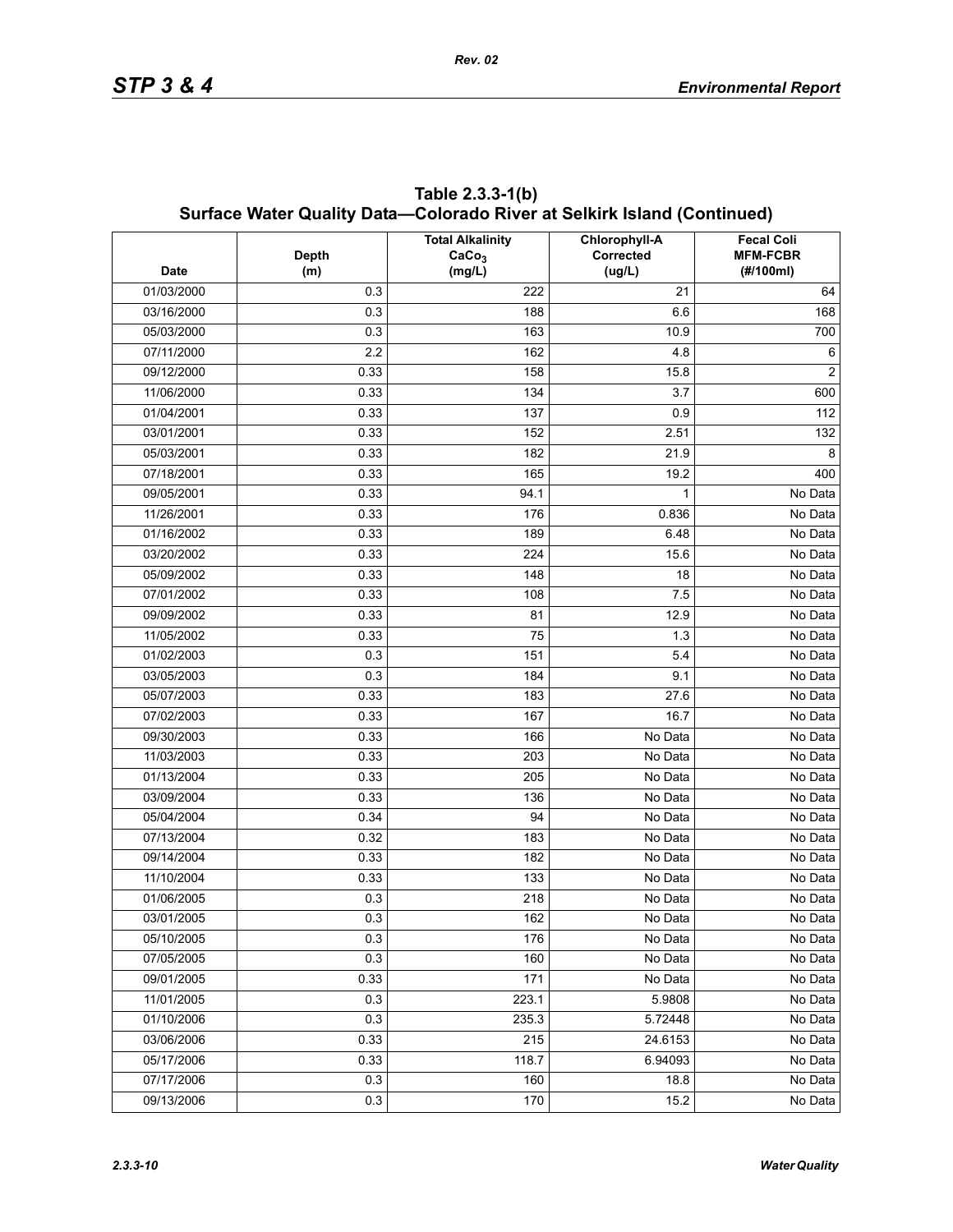| <b>Date</b> | <b>Depth</b><br>(m) | $NH3-N$<br><b>Total</b><br>(mg/L) | pH<br>(SU) | <b>PHEOPHTN A</b><br>(ug/L) | <b>Residual Total</b><br>(Nonfilterable)<br>(mg/L) | <b>Residual</b><br><b>Total Filtrate</b><br>Dissolved-180<br>(mg/L) | <b>Specific</b><br><b>Conductivity</b><br><b>Field</b><br>(µmhos/cm) | Sulfate SO <sub>4</sub><br>(mg/L) |
|-------------|---------------------|-----------------------------------|------------|-----------------------------|----------------------------------------------------|---------------------------------------------------------------------|----------------------------------------------------------------------|-----------------------------------|
| 01/03/2000  | 0.3                 | < 0.02                            | No Data    | 6.9                         | 21                                                 | 4,280                                                               | No Data                                                              | 340                               |
| 01/03/2000  | 1.0                 | No Data                           | 8.16       | No Data                     | No Data                                            | No Data                                                             | 7,766                                                                | No Data                           |
| 03/16/2000  | 0.3                 | 0.098                             | No Data    | 2.3                         | 21                                                 | 2,380                                                               | No Data                                                              | 206                               |
| 03/16/2000  | 1.0                 | No Data                           | 8.08       | No Data                     | No Data                                            | No Data                                                             | 4,287                                                                | No Data                           |
| 05/03/2000  | 0.3                 | 0.291                             | No Data    | 2.6                         | 34                                                 | No Data                                                             | No Data                                                              | 338                               |
| 05/03/2000  | 1.0                 | No Data                           | 7.95       | No Data                     | No Data                                            | No Data                                                             | 7,241d                                                               | No Data                           |
| 07/11/2000  | 2.2                 | < 0.02                            | 7.74       | 1.3                         | 31                                                 | No Data                                                             | 23,468                                                               | 582                               |
| 09/12/2000  | 0.33                | < 0.02                            | No Data    | 5.2                         | 91                                                 | No Data                                                             | No Data                                                              | 1,650                             |
| 09/12/2000  | 0.5                 | No Data                           | 8.14       | No Data                     | No Data                                            | No Data                                                             | 33,826                                                               | No Data                           |
| 11/06/2000  | 0.33                | 0.135                             | No Data    | 1.2                         | 47                                                 | No Data                                                             | No Data                                                              | 408                               |
| 11/06/2000  | 1.0                 | No Data                           | 7.85       | No Data                     | No Data                                            | No Data                                                             | 9,539                                                                | No Data                           |
| 01/04/2001  | 0.33                | 0.0223                            | No Data    | < 0.5                       | 66                                                 | No Data                                                             | No Data                                                              | 35.1                              |
| 01/04/2001  | 0.6                 | No Data                           | 8.02       | No Data                     | No Data                                            | No Data                                                             | 432                                                                  | No Data                           |
| 03/01/2001  | 0.33                | < 0.02                            | No Data    | 0.593                       | 37                                                 | No Data                                                             | No Data                                                              | 35.2                              |
| 03/01/2001  | 0.8                 | No Data                           | 8.2        | No Data                     | No Data                                            | No Data                                                             | 508                                                                  | No Data                           |
| 05/03/2001  | 0.2                 | No Data                           | 8.65       | No Data                     | No Data                                            | No Data                                                             | 1,815d                                                               | No Data                           |
| 05/03/2001  | 0.33                | 0.037                             | No Data    | 6.6                         | 30                                                 | No Data                                                             | No Data                                                              | 91.2                              |
| 07/18/2001  | 0.33                | < 0.02                            | No Data    | 7.34                        | 29                                                 | No Data                                                             | No Data                                                              | 217                               |
| 07/18/2001  | 0.7                 | No Data                           | 8.59       | No Data                     | No Data                                            | No Data                                                             | 5,189                                                                | No Data                           |
| 09/05/2001  | 0.33                | < 0.02                            | No Data    | < 0.5                       | 113                                                | No Data                                                             | No Data                                                              | 15.4                              |
| 09/05/2001  | 0.5                 | No Data                           | 7.61       | No Data                     | No Data                                            | No Data                                                             | 260                                                                  | No Data                           |
| 11/26/2001  | 0.33                | < 0.02                            | No Data    | < 0.5                       | 77                                                 | No Data                                                             | No Data                                                              | 30.4                              |

Water Quality *Water Quality 2.3.3-11*

*Rev. 02*

 $2.3.3 - 11$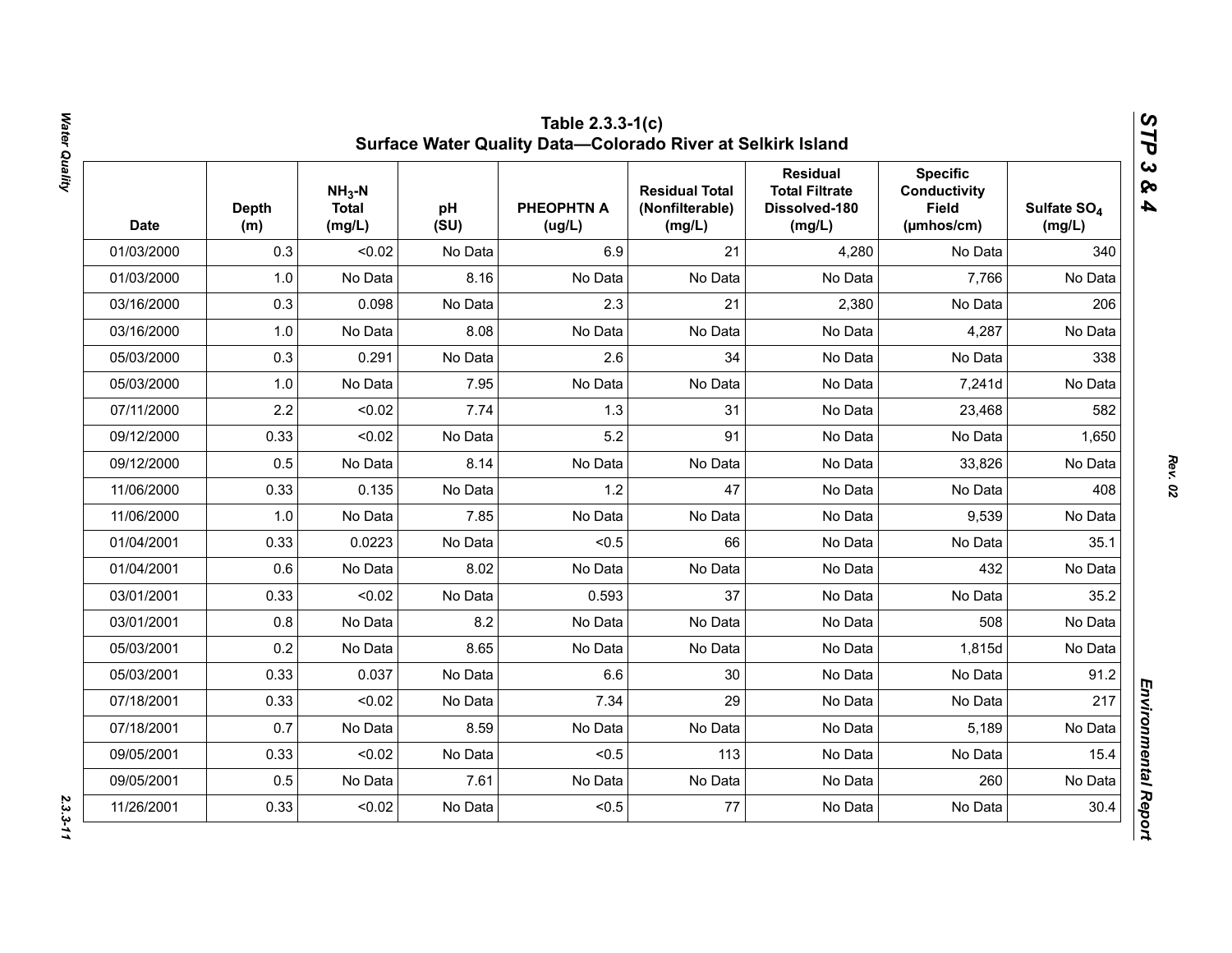| <b>Date</b> | <b>Depth</b><br>(m) | $NH3-N$<br><b>Total</b><br>(mg/L) | pH<br>(SU) | <b>PHEOPHTN A</b><br>(ug/L) | <b>Residual Total</b><br>(Nonfilterable)<br>(mg/L) | <b>Residual</b><br><b>Total Filtrate</b><br>Dissolved-180<br>(mg/L) | <b>Specific</b><br><b>Conductivity</b><br><b>Field</b><br>$(\mu m \text{hos/cm})$ | Sulfate SO <sub>4</sub><br>(mg/L) |
|-------------|---------------------|-----------------------------------|------------|-----------------------------|----------------------------------------------------|---------------------------------------------------------------------|-----------------------------------------------------------------------------------|-----------------------------------|
| 11/26/2001  | 0.8                 | No Data                           | 7.9        | No Data                     | No Data                                            | No Data                                                             | 504                                                                               | No Data                           |
| 01/16/2002  | 0.33                | 0.0413                            | No Data    | 1.73                        | 42                                                 | No Data                                                             | No Data                                                                           | 36.5                              |
| 01/16/2002  | 0.5                 | No Data                           | 7.87       | No Data                     | No Data                                            | No Data                                                             | 537                                                                               | No Data                           |
| 03/20/2002  | 0.33                | 0.04                              | No Data    | 9.7                         | 11                                                 | No Data                                                             | No Data                                                                           | 132                               |
| 03/20/2002  | 0.8                 | No Data                           | 8.3        | No Data                     | No Data                                            | No Data                                                             | 3,094                                                                             | No Data                           |
| 05/09/2002  | 0.33                | < 0.02                            | No Data    | 4.4                         | 14                                                 | No Data                                                             | No Data                                                                           | 177                               |
| 07/01/2002  | 0.33                | 0.06                              | No Data    | 2.5                         | 38                                                 | No Data                                                             | No Data                                                                           | 18                                |
| 09/09/2002  | 0.33                | < 0.02                            | No Data    | 5.8                         | 320                                                | No Data                                                             | No Data                                                                           | 7.2                               |
| 09/09/2002  | 0.6                 | No Data                           | 7.83       | No Data                     | No Data                                            | No Data                                                             | 224                                                                               | No Data                           |
| 09/09/2002  | 2.0                 | No Data                           | 7.8        | No Data                     | No Data                                            | No Data                                                             | 225                                                                               | No Data                           |
| 11/05/2002  | 0.3                 | No Data                           | 8.17       | No Data                     | No Data                                            | No Data                                                             | 142                                                                               | No Data                           |
| 11/05/2002  | 0.33                | < 0.02                            | No Data    | < 0.5                       | 506                                                | No Data                                                             | No Data                                                                           | 4.83                              |
| 01/02/2003  | 0.3                 | < 0.02                            | 8          | 1.7                         | 408                                                | No Data                                                             | 379                                                                               | 26.1                              |
| 01/02/2003  | 1.6                 | No Data                           | 7.92       | No Data                     | No Data                                            | No Data                                                             | 379                                                                               | No Data                           |
| 03/05/2003  | 0.3                 | < 0.02                            | 8.08       | 2.2                         | 193                                                | No Data                                                             | 477                                                                               | 32.6                              |
| 05/07/2003  | 0.3                 | No Data                           | 7.88       | No Data                     | No Data                                            | No Data                                                             | 1,755                                                                             | No Data                           |
| 05/07/2003  | 0.33                | 0.243                             | No Data    | 6.4                         | 24                                                 | No Data                                                             | No Data                                                                           | 82                                |
| 05/07/2003  | 1.1                 | No Data                           | 7.85       | No Data                     | No Data                                            | No Data                                                             | 1,757                                                                             | No Data                           |
| 07/02/2003  | 0.3                 | No Data                           | 8.2        | No Data                     | No Data                                            | No Data                                                             | 2,686                                                                             | No Data                           |
| 07/02/2003  | 0.33                | 0.069                             | No Data    | 3.6                         | 18                                                 | No Data                                                             | No Data                                                                           | 116                               |
| 07/02/2003  | 1.2                 | No Data                           | 8.16       | No Data                     | No Data                                            | No Data                                                             | 2,721                                                                             | No Data                           |
| 09/30/2003  | 0.33                | 0.02                              | 8.37       | No Data                     | 31                                                 | 969                                                                 | 1,793                                                                             | 78.1                              |

*Water Quality* 

**Water Quality**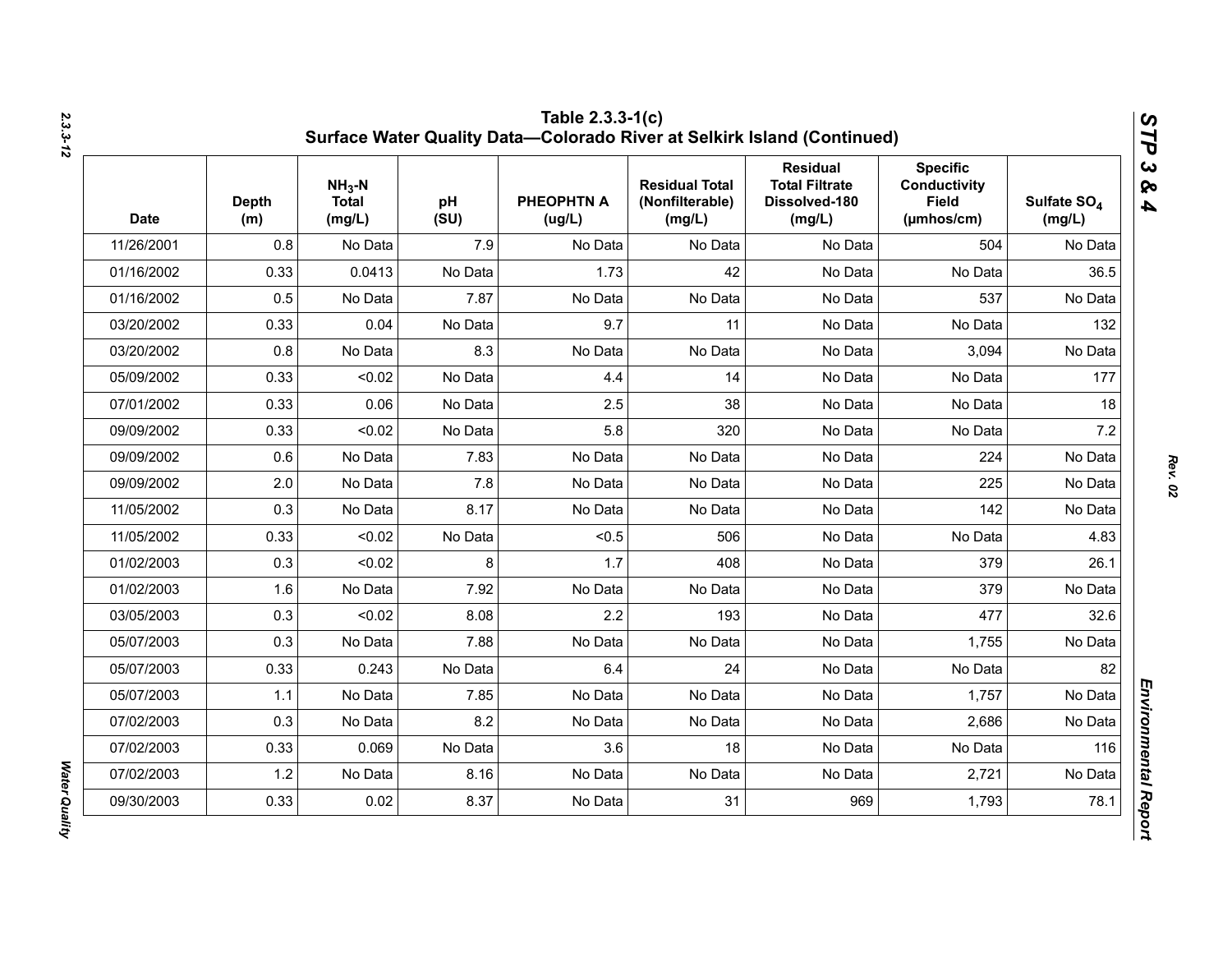| <b>Date</b> | <b>Depth</b><br>(m) | $NH3-N$<br><b>Total</b><br>(mg/L) | pH<br>(SU) | <b>PHEOPHTN A</b><br>(ug/L) | <b>Residual Total</b><br>(Nonfilterable)<br>(mg/L) | <b>Residual</b><br><b>Total Filtrate</b><br>Dissolved-180<br>(mg/L) | <b>Specific</b><br>Conductivity<br><b>Field</b><br>(µmhos/cm) | Sulfate SO <sub>4</sub><br>(mg/L) |
|-------------|---------------------|-----------------------------------|------------|-----------------------------|----------------------------------------------------|---------------------------------------------------------------------|---------------------------------------------------------------|-----------------------------------|
| 11/03/2003  | 0.33                | < 0.02                            | 8.03       | No Data                     | 20                                                 | 873                                                                 | 1,616                                                         | 65.2                              |
| 01/13/2004  | 0.33                | < 0.02                            | 7.86       | No Data                     | 24                                                 | 2,450                                                               | 4,239                                                         | 171                               |
| 03/09/2004  | 0.33                | < 0.02                            | 7.9        | No Data                     | 21                                                 | 447                                                                 | 788                                                           | 53.5                              |
| 05/04/2004  | 0.34                | 0.029                             | 7.82       | No Data                     | 44                                                 | 249                                                                 | 305                                                           | 18.8                              |
| 07/13/2004  | 0.32                | < 0.02                            | 8.4        | No Data                     | 21                                                 | 279                                                                 | 504                                                           | 24.6                              |
| 07/13/2004  | 1.2                 | No Data                           | 8.34       | No Data                     | No Data                                            | No Data                                                             | 510                                                           | No Data                           |
| 09/14/2004  | 0.33                | < 0.02                            | 8.22       | No Data                     | 11                                                 | 3,650                                                               | 6,933                                                         | 271                               |
| 09/14/2004  | 1.26                | No Data                           | 7.92       | No Data                     | No Data                                            | No Data                                                             | 10,360                                                        | No Data                           |
| 11/10/2004  | 0.33                | 0.038                             | 7.61       | No Data                     | 49                                                 | 354                                                                 | 679                                                           | 36.3                              |
| 11/10/2004  | 0.88                | No Data                           | 7.61       | No Data                     | No Data                                            | No Data                                                             | 649                                                           | No Data                           |
| 01/06/2005  | 0.3                 | < 0.02                            | 8.21       | No Data                     | 29                                                 | 337                                                                 | 599                                                           | 34.1                              |
| 03/01/2005  | 0.3                 | < 0.02                            | 8.08       | No Data                     | 67                                                 | 278                                                                 | 477                                                           | 27.1                              |
| 05/10/2005  | 0.3                 | 0.215                             | 7.8        | No Data                     | 44                                                 | 668                                                                 | 1,294                                                         | 61.1                              |
| 07/05/2005  | 0.3                 | < 0.02                            | 8.21       | No Data                     | 18                                                 | 829                                                                 | 1,593                                                         | 65.8                              |
| 09/01/2005  | 0.33                | < 0.02                            | 8.26       | No Data                     | 13                                                 | 9,420                                                               | 20,720                                                        | 654                               |
| 11/01/2005  | 0.3                 | 0.07909                           | 8.07       | $3$                         | 8                                                  | 2,335                                                               | 4,743                                                         | 180.455                           |
| 01/10/2006  | 0.3                 | 0.03709                           | 8.14       | $3$                         | 9                                                  | 1,810                                                               | 3,912                                                         | 153.04                            |
| 03/06/2006  | 0.33                | < 0.02                            | 8.47       | $3$                         | 23                                                 | 2,115                                                               | 4,272                                                         | 174.74                            |
| 05/17/2006  | 0.33                | 0.087443                          | 7.93       | $3$                         | 14                                                 | 2,365                                                               | 4,552                                                         | 195.828                           |
| 07/17/2006  | 0.3                 | < 0.02                            | 8.28       | $3$                         | 9                                                  | 571                                                                 | 1,172                                                         | 50.8                              |
| 09/13/2006  | 0.3                 | 0.176                             | 7.89       | 5.11                        | 16                                                 | 4,010                                                               | 7,295                                                         | 271                               |

Water Quality *Water Quality 2.3.3-13*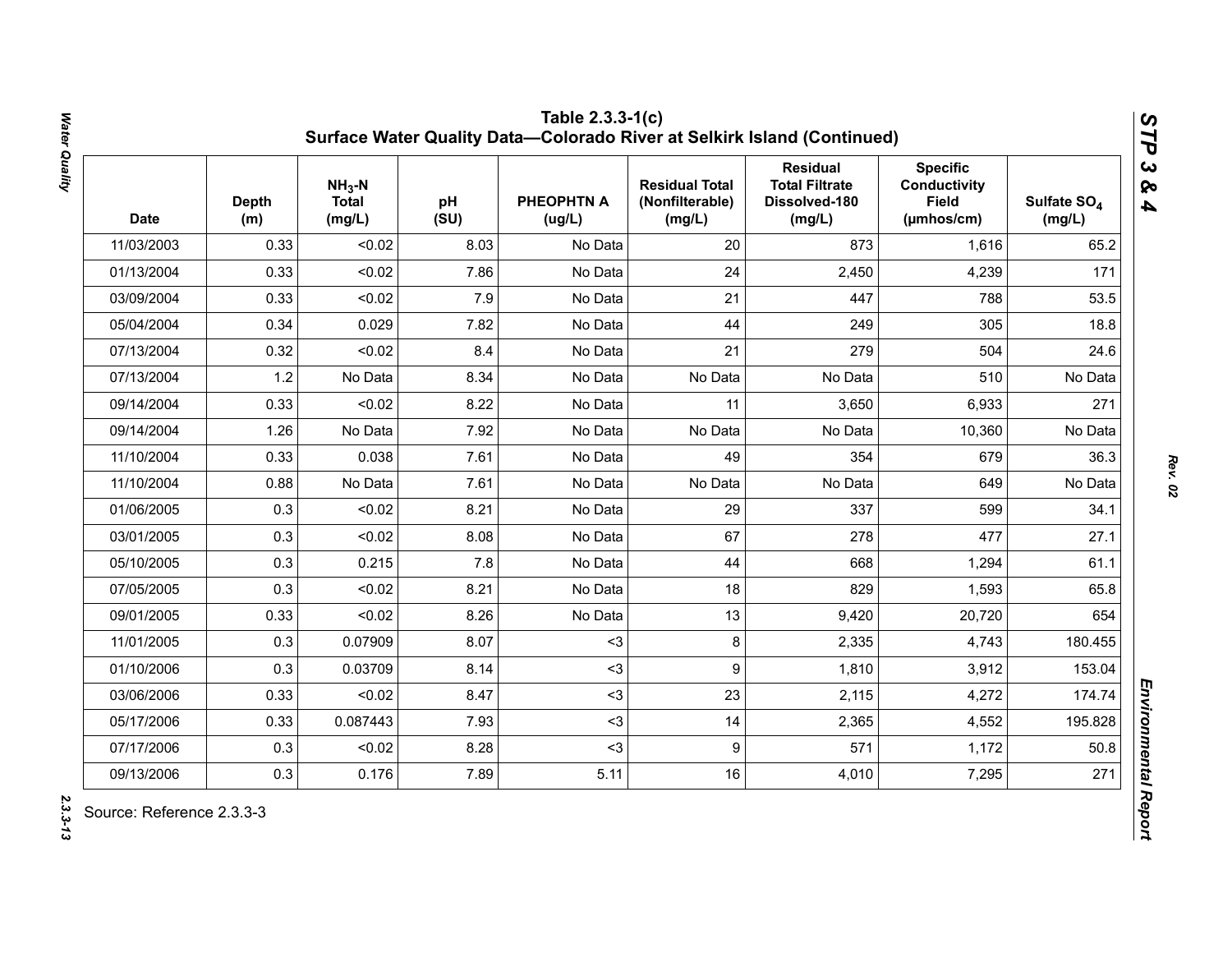| <b>Month</b> | <b>Colorado River (Acre-feet)</b> | <b>Colorado River (Cubic Feet/second)</b> |
|--------------|-----------------------------------|-------------------------------------------|
| January      | 205,600                           | 3,344                                     |
| February     | 194,500                           | 3,502                                     |
| March        | 63,200                            | 1,028                                     |
| April        | 60,400                            | 1,015                                     |
| May          | 255,400                           | 4,154                                     |
| June         | 210,500                           | 3,538                                     |
| July         | 108,400                           | 1,763                                     |
| August       | 62,000                            | 1,008                                     |
| September    | 61,900                            | 1,040                                     |
| October      | 71,300                            | 1,160                                     |
| November     | 66,500                            | 1,118                                     |
| December     | 68,000                            | 1,143                                     |

**Table 2.3.3-2 Matagorda Bay Monthly Target Inflow Needs for the Colorado River**

Source: Reference 2.3.3-4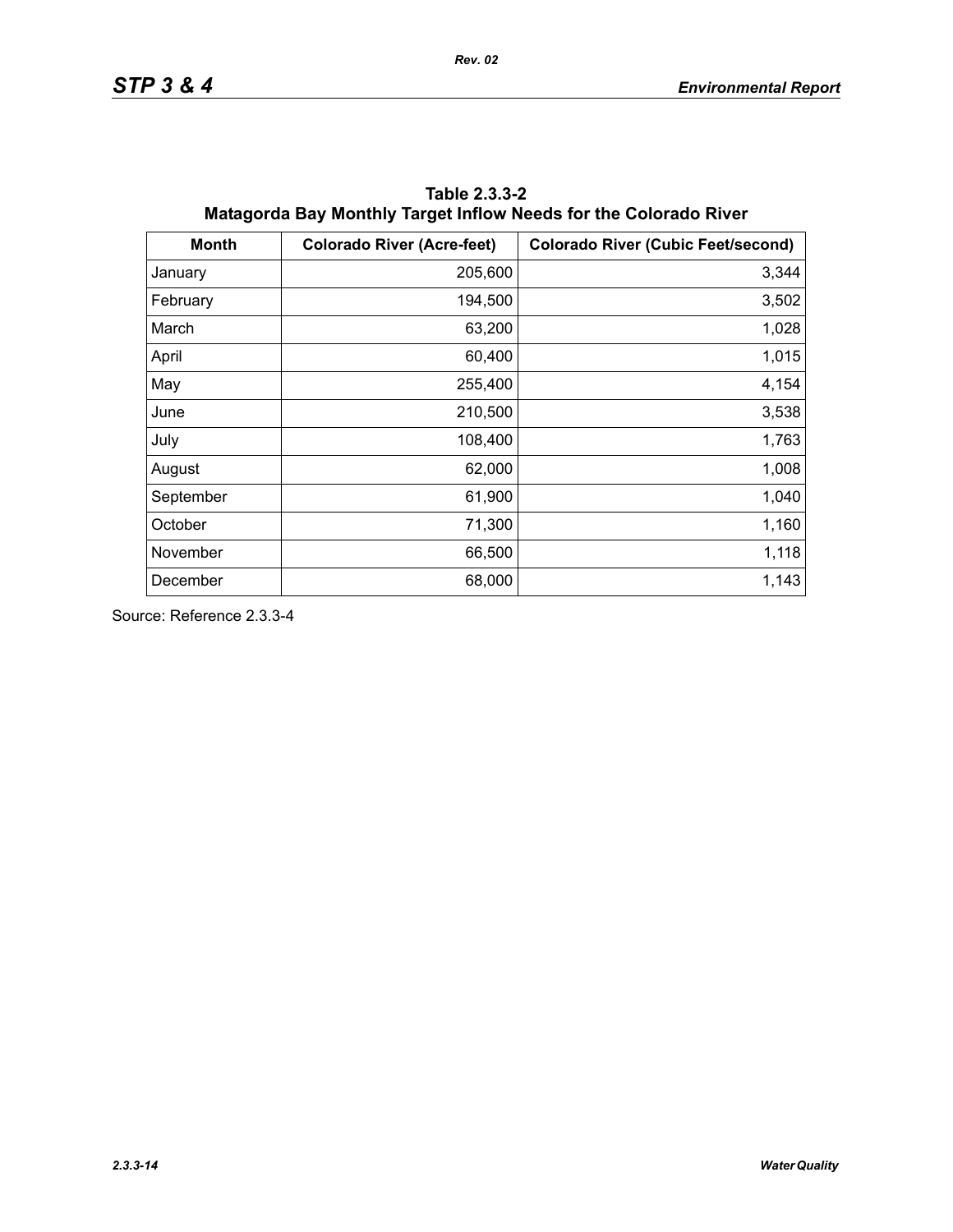| <b>Parameter</b>                                      |        | Sample Date [2]<br><b>July 25, 2006</b> |        | Sample Date [3]<br>Oct. 17, 2006 |
|-------------------------------------------------------|--------|-----------------------------------------|--------|----------------------------------|
| Aluminum (AI)                                         | < 0.5  | 1.7                                     | 1.0    | 1.4                              |
| Barium (Ba)                                           | 2.0    | 2.0                                     | 4.0    | 4.0                              |
| Boron (B)                                             | 1.2    | 1.2                                     | 1.1    | 1.1                              |
| Cadmium (Cd)                                          | 2.00   | 2.00                                    | < 0.40 | < 0.40                           |
| Calcium (Ca)                                          | 48     | 53                                      | 50     | 53                               |
| Chromium (Cr)                                         | < 0.05 | < 0.05                                  | < 0.10 | 0.24                             |
| Copper (Cu)                                           | < 0.05 | < 0.05                                  | < 0.10 | < 0.10                           |
| Iron (Fe)                                             | < 0.05 | 1.4                                     | < 0.10 | 0.95                             |
| Lead (Pb)                                             | 1.0    | 1.0                                     | 2.0    | 2.0                              |
| Lithium (Li)                                          | < 0.05 | < 0.05                                  | < 0.10 | < 0.10                           |
| Magnesium (Mg)                                        | 78     | 78                                      | 78     | 78                               |
| Manganese (Mn)                                        | < 0.05 | 0.26                                    | < 0.10 | < 0.10                           |
| Molybdenum (Mo)                                       | < 0.5  | < 0.5                                   | 1.0    | 1.0                              |
| Nickel (Ni)                                           | < 0.5  | < 0.5                                   | 1.0    | 1.0                              |
| Phosphorus (P)                                        | < 5.0  | 5.0                                     | < 9.9  | < 9.9                            |
| Phosphorus (PO <sub>4</sub> )                         | < 15.3 | < 15.3                                  | < 30.3 | < 30.4                           |
| Potassium (K)                                         | 22.0   | 22.0                                    | 24.0   | 24.0                             |
| Silica $(S_iO_2)$                                     | 19.0   | 28                                      | 17.0   | 25.0                             |
| Sodium (Na)                                           | 560    | 560                                     | 620    | 620                              |
| Strontium (Sr)                                        | 0.81   | 0.81                                    | 0.82   | 0.82                             |
| Vanadium (V)                                          | 1.00   | 1.00                                    | < 4.95 | < 4.96                           |
| Zinc(Zn)                                              | < 0.05 | < 0.05                                  | < 0.10 | < 0.10                           |
| Calcium $(C_aCO_3)$                                   | 120    | 130                                     | 120    | 130                              |
| Magnesium $(C_aCO_3)$                                 | 320    | 320                                     | 320    | 320                              |
| Sodium (C <sub>a</sub> CO <sub>3</sub> )              | 1,200  | 1,200                                   | 1,400  | 1,400                            |
| Calculated Hardness (C <sub>a</sub> CO <sub>3</sub> ) | 440    | 450                                     | 440    | 450                              |
| Bromide (Br)                                          |        | 6.6                                     |        | 6.9                              |
| Chloride (CI)                                         |        | 1,100                                   |        | 1,100                            |
| Nitrate $(NO3)$                                       |        | 2.0                                     |        | 2.0                              |
| Nitrite $(NO2)$                                       |        | 2.0                                     |        | 2.0                              |
| Sulfate $(SO4)$                                       |        | 190                                     |        | 190                              |

**Table 2.3.3-3 Water Quality Data—Main Cooling Reservoir [1]**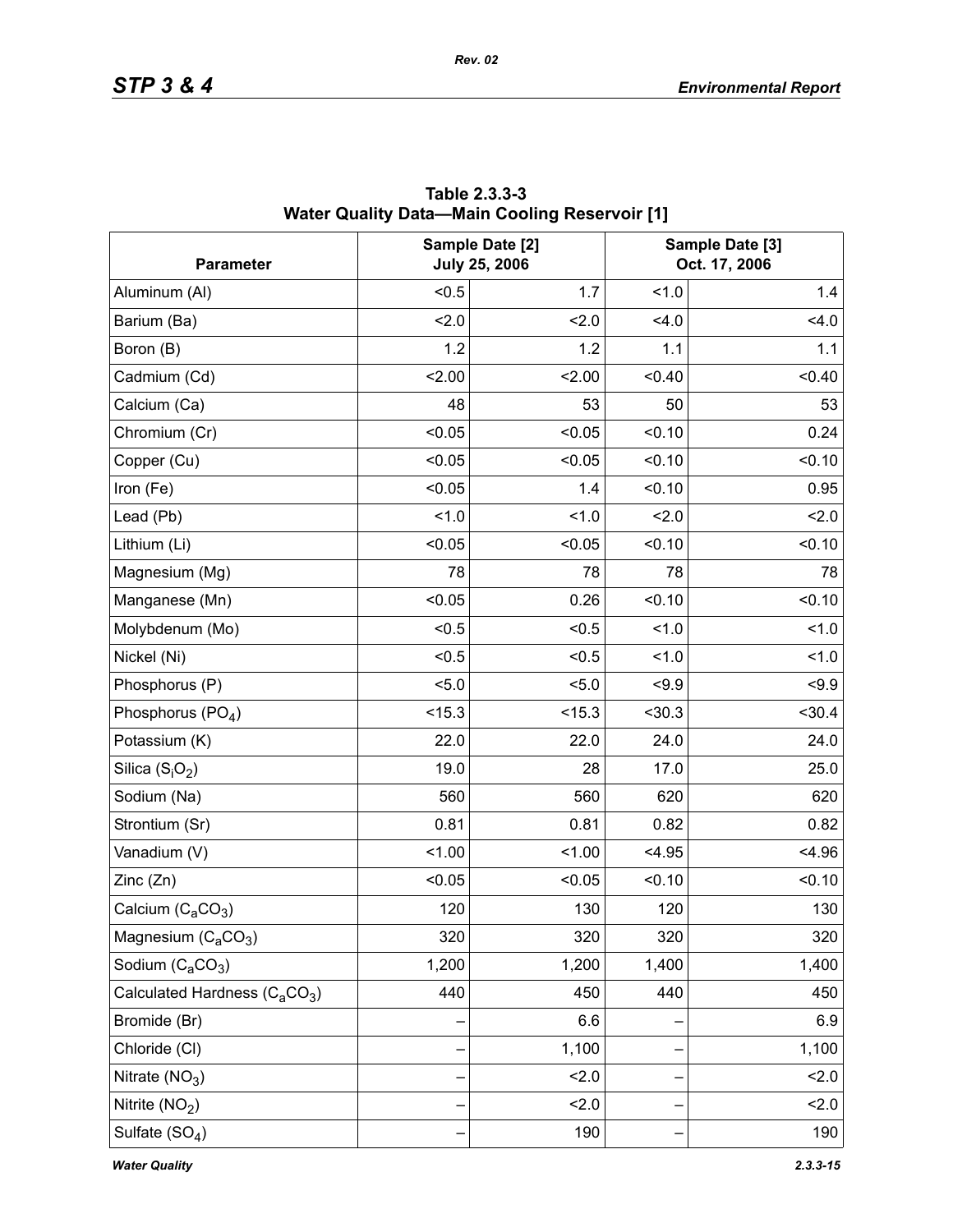| <b>Parameter</b>                | Sample Date [2]<br><b>July 25, 2006</b> | Sample Date [3]<br>Oct. 17, 2006 |
|---------------------------------|-----------------------------------------|----------------------------------|
| Chloride $(C_4CO_3)$            | 1,500                                   | 1,500                            |
| Nitrate $(C_2CO_3)$             | 1.6                                     | 1.6                              |
| Sulfate $(C_4CO_3)$             | 190                                     | 200                              |
| Bicarbonate $(C_4CO_3)$         | 170                                     | 190                              |
| Carbonate $(C_2CO_3)$           | 36                                      | 17                               |
| Methyl Orange $(C_3CO_3)$       | 210                                     | 210                              |
| Phenolphthalein $(C_4CO_3)$     | 18                                      | ~10                              |
| pH                              | 8.8 S.U.                                | 8.5 S.U.                         |
| Conductivity                    | $3,600 \mu S/cm$                        | 3,700 µS/cm                      |
| Suspended Solids (Total @ 105C) | 150                                     | 30                               |

**Table 2.3.3-3 Water Quality Data—Main Cooling Reservoir [1] (Continued)**

[1] All concentration units in mg/L unless noted otherwise.

[2] Reference 2.3.3-9.

[3] Reference 2.3.3-10.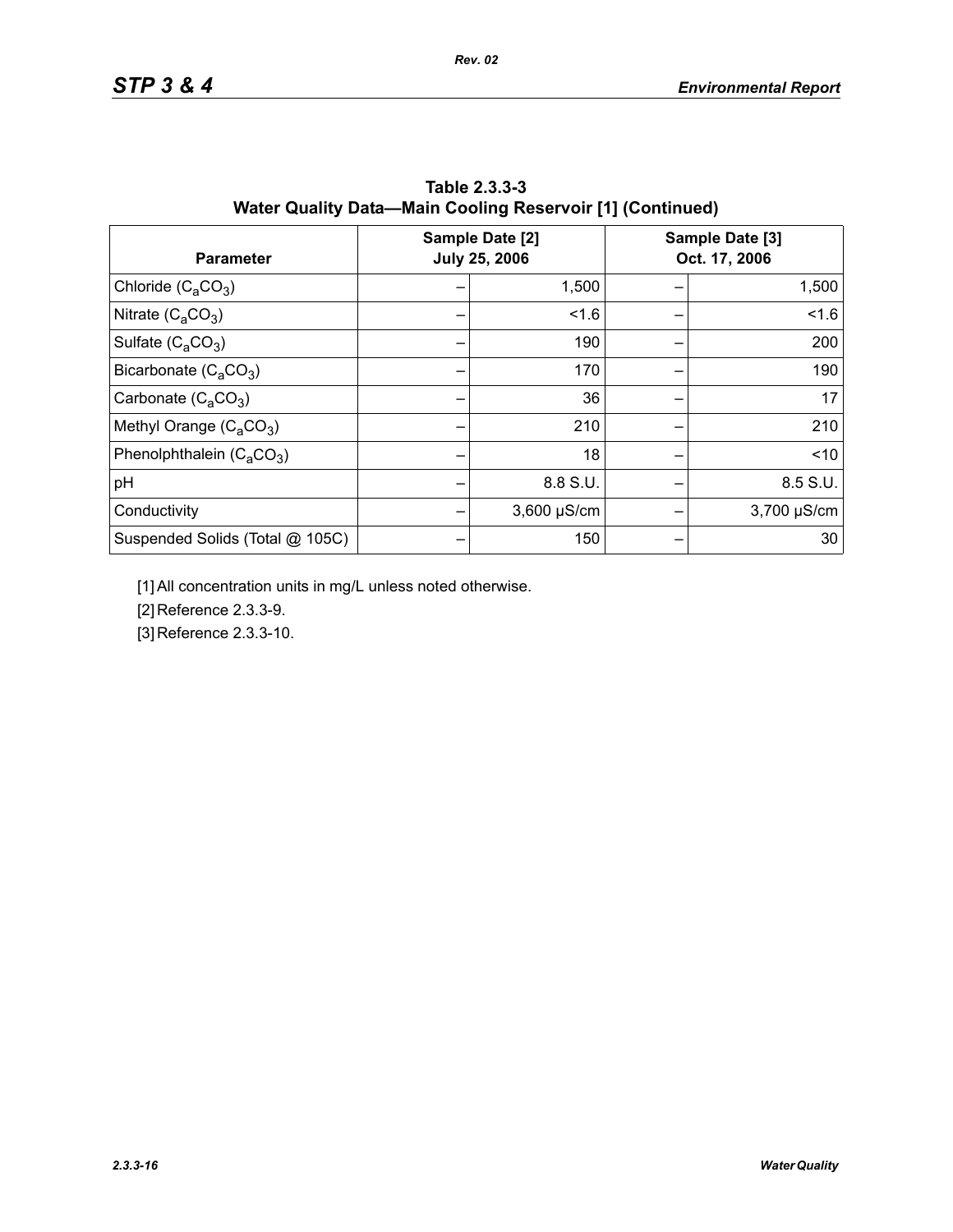| Medium:                        | <b>Surface Water</b>                           |                                                     |                                                     |                                       |                                                    | <b>Units: PicoCuries per</b><br>Kilogram                    |  |  |
|--------------------------------|------------------------------------------------|-----------------------------------------------------|-----------------------------------------------------|---------------------------------------|----------------------------------------------------|-------------------------------------------------------------|--|--|
|                                | <b>TOTAL</b><br><b>ANALYSES</b>                |                                                     | <b>INDICATOR</b>                                    |                                       | <b>LOCATION WITH HIGHEST ANNUAL</b><br><b>MEAN</b> |                                                             |  |  |
| <b>ANALYSIS</b><br><b>TYPE</b> | /NONROUTINE<br><b>MEASUREMENT</b><br>${\bf S}$ | <b>LOWER</b><br><b>LIMIT OF</b><br><b>DETECTION</b> | <b>LOCATIONS</b><br><b>MEAN [1]</b><br><b>RANGE</b> | <b>LOCATION</b><br><b>INFORMATION</b> | <b>MEAN [1]</b><br><b>RANGE</b>                    | <b>CONTROL LOCATIONS</b><br><b>MEAN [1]</b><br><b>RANGE</b> |  |  |
| Hydrogen-3<br>(Tritium)        | 12/0                                           | $2.6E + 02$                                         | $1.3E+04(4/8)$<br>$(1.2E+04 - 1.4E+04)$             | 3 miles SSE<br>(#216)                 | $1.3E+04(4/4)$<br>$(1.2E+04 - 1.4E+04)$            | $- (0/4)$                                                   |  |  |
| Iodine-131                     | 40/0                                           | $5.3E + 00$                                         | $- (0/27)$                                          |                                       |                                                    | $- (0/13)$                                                  |  |  |
| Cesium-134                     | 40/0                                           | $1.8E + 00$                                         | $- (0/27)$                                          |                                       |                                                    | $- (0/13)$                                                  |  |  |
| Cesium-137                     | 40/0                                           | $1.6E + 00$                                         | $-(0/27)$                                           |                                       |                                                    | $- (0/13)$                                                  |  |  |
| Manganese-54                   | 40/0                                           | $1.6E + 00$                                         | $- (0/27)$                                          |                                       |                                                    | $- (0/13)$                                                  |  |  |
| Iron-59                        | 40/0                                           | $5.1E+00$                                           | $- (0/27)$                                          |                                       |                                                    | $- (0/13)$                                                  |  |  |
| Cobalt-58                      | 40/0                                           | $1.7E + 00$                                         | $-(0/27)$                                           |                                       |                                                    | $- (0/13)$                                                  |  |  |
| Cobalt-60                      | 40/0                                           | $1.7E + 00$                                         | $-(0/27)$                                           |                                       |                                                    | $- (0/13)$                                                  |  |  |
| Zinc-65                        | 40/0                                           | $3.4E + 00$                                         | $- (0/27)$                                          |                                       |                                                    | $- (0/13)$                                                  |  |  |
| Zirconium-95                   | 40/0                                           | $3.1E + 00$                                         | $-(0/27)$                                           |                                       |                                                    | $- (0/13)$                                                  |  |  |
| Niobium-95                     | 40/0                                           | $2.1E+00$                                           | $-(0/27)$                                           |                                       |                                                    | $- (0/13)$                                                  |  |  |
| Lanthanum-140                  | 40/0                                           | $4.2E + 00$                                         | $- (0/27)$                                          |                                       |                                                    | $- (0/13)$                                                  |  |  |
| Barium-140                     | No Data                                        |                                                     |                                                     |                                       |                                                    |                                                             |  |  |

Water Quality *Water Quality 2.3.3-17*

*Rev. 02*

 $2.3.3 - 17$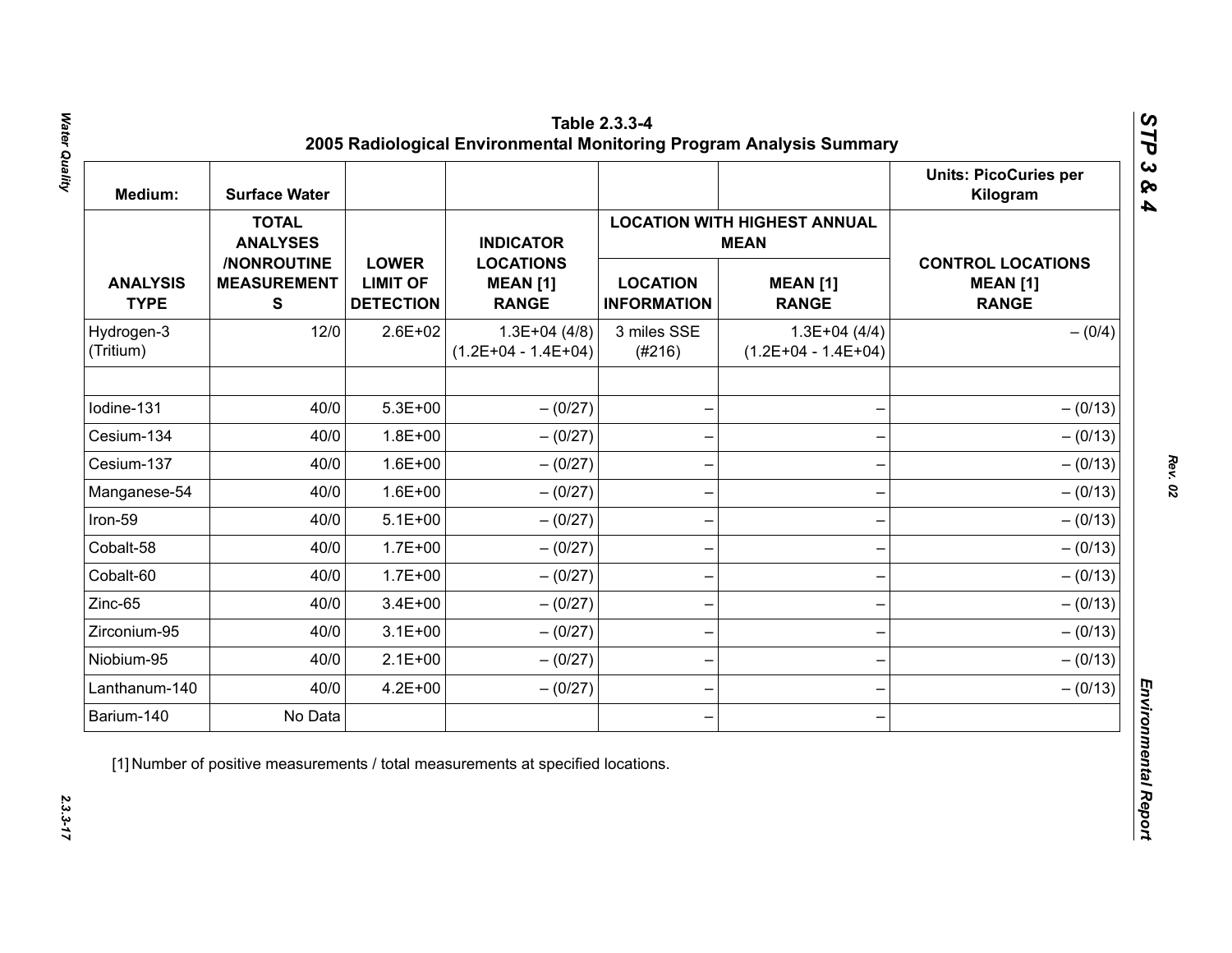| Year | West Branch of<br><b>Colorado River</b><br>(Offsite #213) | <b>Little Robbins</b><br>Slough<br>(Onsite #212) | East Branch of<br><b>Little Robbins</b><br>Slough<br>(Onsite #211) | Ditch NE of<br>(Onsite #229) | <b>MCR</b><br><b>Blowdown</b><br>(Onsite #237) | <b>MCR Blowdown</b><br>(Onsite #216) |
|------|-----------------------------------------------------------|--------------------------------------------------|--------------------------------------------------------------------|------------------------------|------------------------------------------------|--------------------------------------|
| 1995 | 505                                                       | 7,725                                            | 3,297                                                              | 3,576                        | 5,673                                          | 10,850                               |
|      | 1,661                                                     | 2,663                                            | 3,139                                                              | 3,428                        | 3,735                                          | 13,550                               |
|      | 2,630                                                     | 2,046                                            | 2,719                                                              | 3,110                        | 2,330                                          | 13,558                               |
|      | 1,758                                                     | 1,758                                            | 3,190                                                              | 1,382                        | 3,492                                          | 12,737                               |
| 1996 | 2,369                                                     | 2,207                                            | 3,038                                                              | 3,687                        | 3,065                                          | 16,638                               |
|      | 3,405                                                     | 2,820                                            | 3,029                                                              | 3,653                        | 4,132                                          | 17,410                               |
|      | 994                                                       | 782                                              | 1,860                                                              | 1,534                        | 3,420                                          | 13,877                               |
|      | 2,383                                                     | 3,317                                            | 2,903                                                              | 3,753                        | 3,904                                          | 9,678                                |
| 1997 | 269                                                       | 3,387                                            | 2,733                                                              | 2,752                        | 4,805                                          | 11,434                               |
|      | 2,322                                                     | 4,123                                            | 3,392                                                              | 4,593                        | 4,685                                          | 9,864                                |
|      | 183                                                       | 3,809                                            | 4,726                                                              | 5,506                        | 6,155                                          | 9,777                                |
|      | 1,954                                                     | 4,352                                            | 4,652                                                              | 5,745                        | 6,020                                          | 7,973                                |
| 1998 | 858                                                       | 5,086                                            | 5,038                                                              | 5,948                        | 6,665                                          | 9,042                                |
|      | 5,641                                                     | 4,382                                            | 4,382                                                              | 6,576                        | 6,713                                          | 9,223                                |
|      | 209                                                       | 209                                              | 4,828                                                              | 5,755                        | 6,052                                          | 9,481                                |
|      | 498                                                       | 4,491                                            | 5,297                                                              | 6,175                        | 7,628                                          | 10,815                               |
| 1999 | 2,939                                                     | 5,136                                            | 6,048                                                              | 6,199                        | 7,743                                          | 11,226                               |
|      | 5,637                                                     | 3,139                                            | 5,637                                                              | 6,095                        | 7,298                                          | 10,832                               |
|      | 6,093                                                     | 5,534                                            | 6,162                                                              | 6,598                        | 7,451                                          | 10,633                               |
|      | 2,715                                                     | 6,236                                            | 6,352                                                              | 6,944                        | 7,692                                          | 10,695                               |
| 2000 | 4,601                                                     | 5,920                                            | 6,182                                                              | 6,230                        | 7,114                                          | 11,039                               |
|      | 5,876                                                     | 5,502                                            | 5,747                                                              | 6,015                        | 6,400                                          | 11,385                               |
|      | 5,732                                                     | 5,813                                            | 5,618                                                              | 6,595                        | 5,697                                          | 9,203                                |
|      | 5,391                                                     | 5,727                                            | 5,866                                                              | 6,731                        | 6,355                                          | 8,931                                |
| 2001 | 1,905                                                     | 5,468                                            | 5,681                                                              | 5,938                        | 7,289                                          | 8,179                                |
|      | 1,890                                                     | 3,111                                            | 5,501                                                              | 4,945                        | 6,546                                          | 9,646                                |
|      | 1,016                                                     | 2,429                                            | 5,803                                                              | 3,657                        | 7,527                                          | 9,342                                |
|      | 2,110                                                     | 5,630                                            | 5,480                                                              | 6,090                        | 4,110                                          | 9,290                                |
| 2002 | 4,015                                                     | 6,257                                            | 5,860                                                              | 6,248                        | 7,460                                          | 9,756                                |
|      | 4,888                                                     | 4,636                                            | 5,526                                                              | 6,717                        | 6,890                                          | 9,911                                |
|      | 334                                                       | 2,259                                            | 4,935                                                              | 5,166                        | 8,496                                          | 10,744                               |
|      | 1,703                                                     | 5,308                                            | 4,447                                                              | 5,870                        | 6,366                                          | 10,535                               |
| 2003 | 1,800                                                     | 4,450                                            | 4,890                                                              | 5,738                        | 7,290                                          | 11,083                               |
|      | 2,126                                                     | 4,847                                            | 5,216                                                              | 4,163                        | 6,180                                          | 11,055                               |
|      | 271                                                       | 2,783                                            | 4,728                                                              | 4,135                        | 6,376                                          | 9,420                                |
|      | 4,094                                                     | 5,847                                            | 5,301                                                              | 6,505                        | 6,692                                          | 8,128                                |
| 2004 | 722                                                       | 4,377                                            | 4,704                                                              | 5,051                        | 6,690                                          | 9,433                                |
|      | 1,842                                                     | 1,649                                            | 4,959                                                              | 5,613                        | 6,564                                          | 10,978                               |
|      | 5,498                                                     | 3,898                                            | 4,545                                                              | 6,526                        | 7,129                                          | 8,917                                |
|      | 264                                                       | 4,078                                            | 5,508                                                              | 5,994                        | 6,699                                          | 9,228                                |
| 2005 | 3,040                                                     | 5,190                                            | 5,830                                                              | 6,230                        | 8,020                                          | 11,900                               |
|      | 2,470                                                     | 4,330                                            | 5,820                                                              | 1,970                        | 6,820                                          | 13,700                               |
|      | 1,580                                                     | 5,570                                            | 6,000                                                              | 6,400                        | 6,900                                          | 13,700                               |
|      | 3,907                                                     | 3,907                                            | 5,748                                                              | 6,267                        | 6,804                                          | 12,601                               |

| Table 2.3.3-5                                             |  |
|-----------------------------------------------------------|--|
| Tritium Concentration in Surface Water Bodies (pCi/Liter) |  |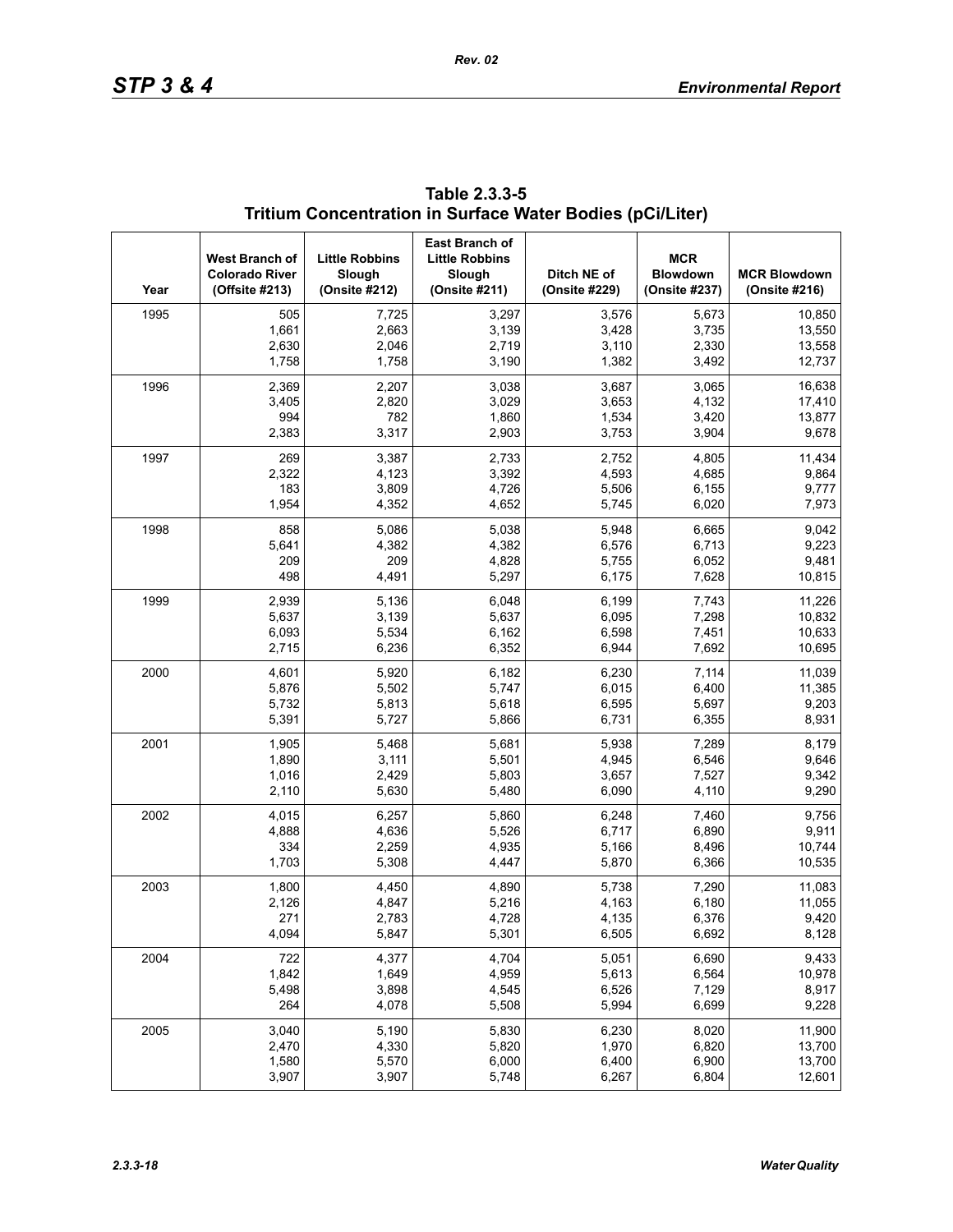| <b>DATE</b> | <b>MCR Relief Well (onsite)</b><br>#701 | <b>MCR Relief Well (onsite)</b><br>#238 |
|-------------|-----------------------------------------|-----------------------------------------|
| 1990        |                                         |                                         |
|             |                                         |                                         |
|             | -                                       | 674                                     |
|             | $\overline{\phantom{0}}$                | $\pmb{0}$                               |
| 1991        |                                         | 1167                                    |
|             | -                                       | 739                                     |
|             | $\overline{\phantom{0}}$                | 2194                                    |
|             |                                         | 2030                                    |
| 1992        | -                                       | 2093                                    |
|             | $\overline{\phantom{0}}$                | 2360                                    |
|             |                                         | 2640                                    |
|             |                                         | -                                       |
| 1993        | $\overline{\phantom{0}}$                | 2870                                    |
|             |                                         | 3151                                    |
|             |                                         | 4243                                    |
|             | -                                       |                                         |
| 1994        |                                         | 0                                       |
|             | -                                       | 5061                                    |
|             | $\overline{\phantom{0}}$                |                                         |
|             |                                         | 5497                                    |
| 1995        | 4784                                    | —                                       |
|             | 4408                                    |                                         |
|             | 3770                                    |                                         |
|             | —                                       |                                         |
| 1996        | 3470                                    |                                         |
|             | 3279                                    |                                         |
|             | 3368                                    |                                         |
|             | 2842                                    |                                         |
| 1997        | 2958                                    |                                         |
|             | 3645                                    |                                         |
|             | 5154                                    |                                         |
|             | 5757                                    |                                         |

| Table 2.3.3-6                                                            |  |
|--------------------------------------------------------------------------|--|
| Tritium Concentration (pCi/L) in Existing STP Site Pressure Relief Wells |  |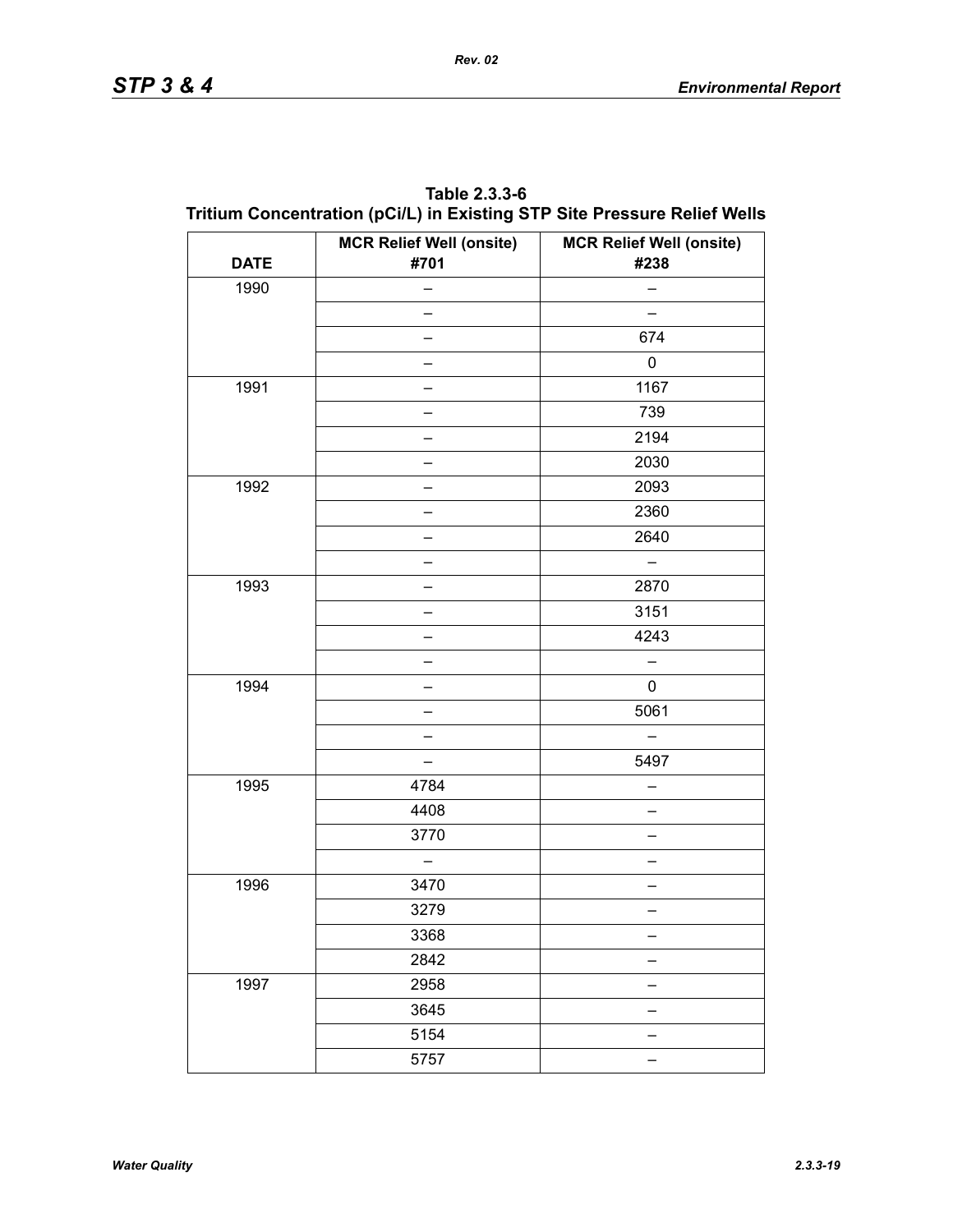| Table 2.3.3-6                                                                        |
|--------------------------------------------------------------------------------------|
| Tritium Concentration (pCi/L) in Existing STP Site Pressure Relief Wells (Continued) |

|             | <b>MCR Relief Well (onsite)</b> | <b>MCR Relief Well (onsite)</b> |
|-------------|---------------------------------|---------------------------------|
| <b>DATE</b> | #701                            | #238                            |
| 1998        | 6387                            | -                               |
|             | 7181                            |                                 |
|             | 7672                            |                                 |
|             | 7106                            |                                 |
| 1999        | 6975                            |                                 |
|             | 6505                            |                                 |
|             | 6526                            |                                 |
|             | 6553                            |                                 |
| 2000        | 6282                            |                                 |
|             | 5873                            |                                 |
|             | 5993                            |                                 |
|             | 6106                            |                                 |
| 2001        | 5546                            |                                 |
|             | 5817                            |                                 |
|             | 6262                            |                                 |
|             | 6143                            |                                 |
| 2002        | 6972                            |                                 |
|             | 6543                            |                                 |
|             | 5653                            |                                 |
|             | 6427                            |                                 |
| 2003        | 6098                            |                                 |
|             | 6257                            |                                 |
|             | 6052                            |                                 |
|             | 5882                            |                                 |
| 2004        | 5655                            |                                 |
|             | 5971                            |                                 |
|             | 6287                            |                                 |
|             | 5657                            |                                 |
| 2005        | 6030                            |                                 |
|             | 6259                            |                                 |
|             | 6535                            |                                 |
|             | 6082                            |                                 |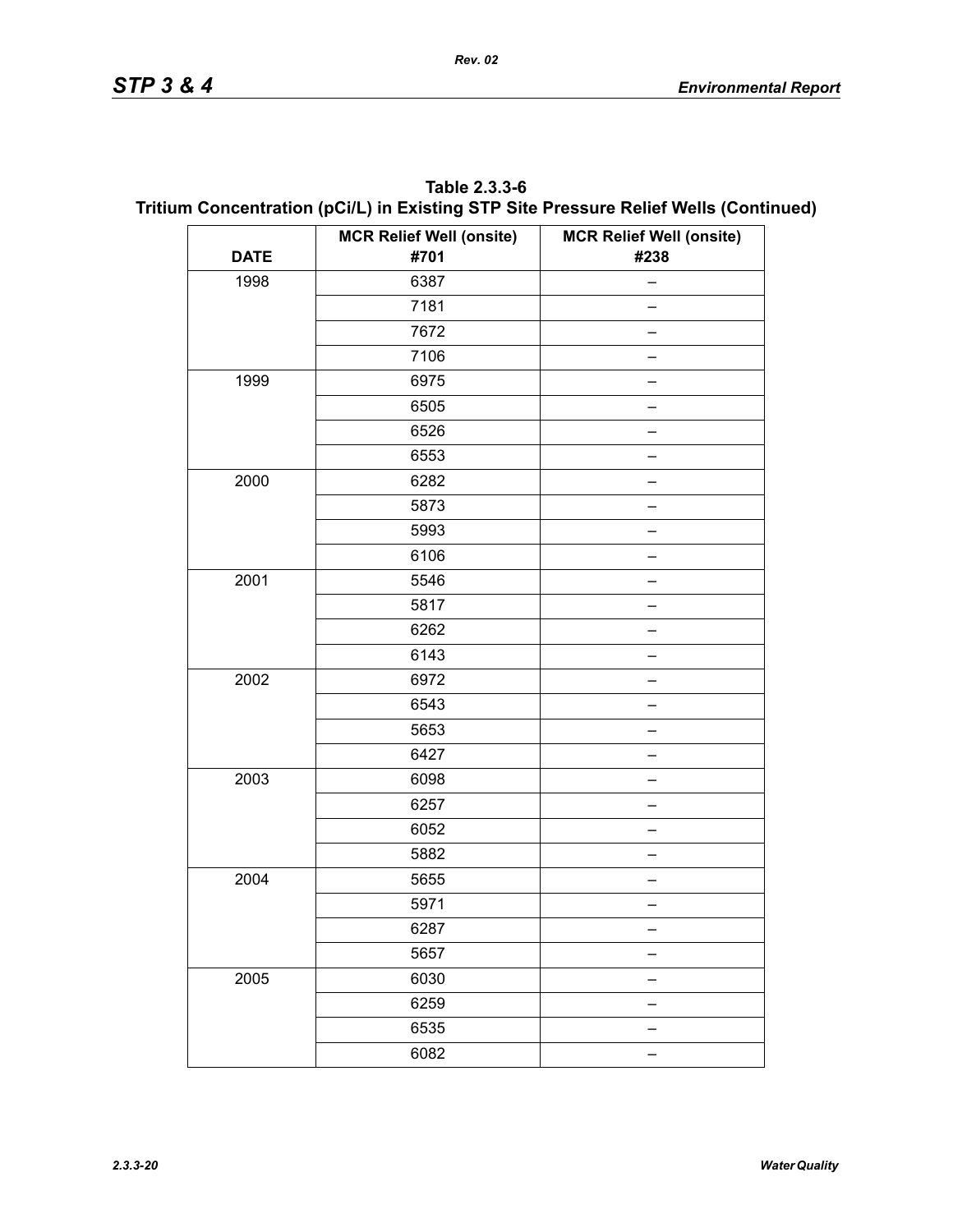| 12<br>22<br>20.7<br>11.7<br>9.82 |
|----------------------------------|
|                                  |
|                                  |
|                                  |
|                                  |
|                                  |
| 12                               |
| 12                               |
| 15.8                             |
| 10.7                             |
| $\qquad \qquad -$                |
|                                  |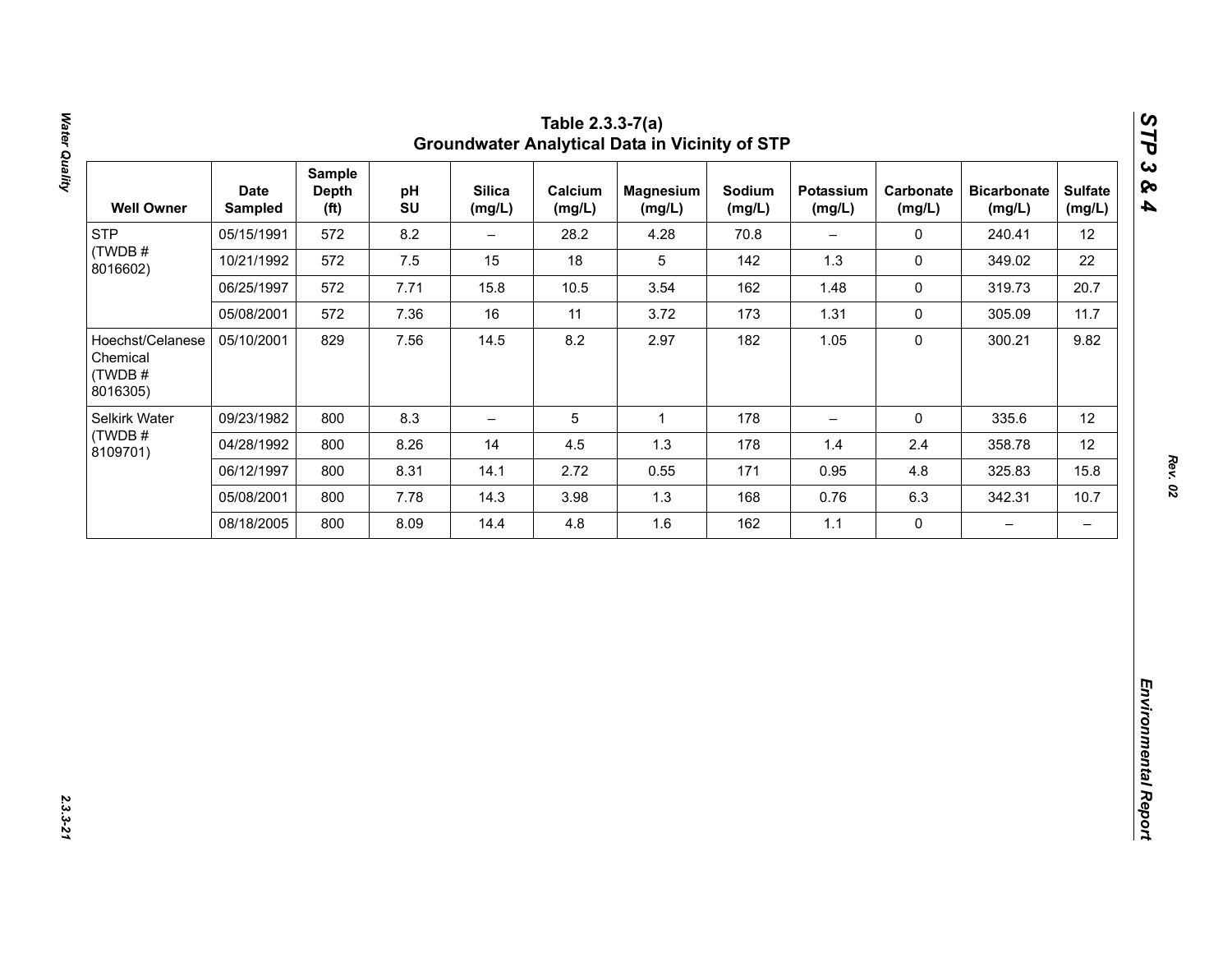| <b>STP</b><br>(TWDB                                    |            | <b>Depth</b><br>(f <sup>t</sup> ) | Chloride<br>(mg/L)       | <b>Fluoride</b><br>(mg/L) | <b>Nitrate</b><br>(mg/L) | <b>Dissolved</b><br><b>Solids</b><br>(mg/L) | <b>Specific</b><br>Cond.<br>$(\mu S/cm)$ | <b>Hardness</b><br>as $C_2CO_3$ | Sodium<br>$(\%)$ | Sodium<br><b>Absorption</b><br>Ratio | <b>Residual</b><br>$N_aCO_3$ |
|--------------------------------------------------------|------------|-----------------------------------|--------------------------|---------------------------|--------------------------|---------------------------------------------|------------------------------------------|---------------------------------|------------------|--------------------------------------|------------------------------|
| #8016602)                                              | 05/15/1991 | 572                               | 33                       | 0.37                      | 1.4                      | 268                                         | $\overline{\phantom{a}}$                 | 87                              | 63               | 3.28                                 | 2.18                         |
|                                                        | 10/21/1992 | 572                               | 45.5                     | 1.05                      | 2.66                     | 424                                         | 692                                      | 65                              | 82               | 7.63                                 | 4.41                         |
|                                                        | 06/25/1997 | 572                               | 68.9                     | 1.49                      | < 0.18                   | 441                                         | 750                                      | 40                              | 89               | 11.04                                | 4.43                         |
|                                                        | 05/08/2001 | 572                               | 109                      | 0.79                      | < 0.09                   | 476                                         | 865                                      | 42                              | 89               | 11.51                                | 4.15                         |
| Hoechst/<br>Celanese<br>Chemical<br>(TWDB<br>#8016305) | 05/10/2001 | 829                               | 120                      | 0.86                      | < 0.09                   | 487                                         | 888                                      | 32                              | 92               | 13.85                                | 4.27                         |
| Selkirk Water                                          | 09/23/1982 | 800                               | 84                       | 0.9                       | 0.45                     | 446                                         | 830                                      | 16                              | 95               | 19.01                                | 5.17                         |
| (TWDB#<br>8109701)                                     | 04/28/1992 | 800                               | 54                       | 0.99                      | 0.18                     | 445                                         | 766                                      | 16                              | 95               | 19.02                                | 5.63                         |
|                                                        | 06/12/1997 | 800                               | 48.6                     | 0.88                      | < 0.18                   | 419                                         | 719                                      | $\boldsymbol{9}$                | 97               | 24.73                                | 5.32                         |
|                                                        | 05/08/2001 | 800                               | 57                       | 0.86                      | < 0.09                   | 431                                         | 749                                      | 15                              | 95               | 18.7                                 | 5.51                         |
|                                                        | 08/18/2005 | 800                               | $\overline{\phantom{0}}$ | $\overline{\phantom{m}}$  | $\overline{\phantom{0}}$ | $\overline{\phantom{0}}$                    | 735                                      | 19                              | 95               | 16.35                                | $\overline{\phantom{m}}$     |

*2.3.3-22*

*Rev. 02*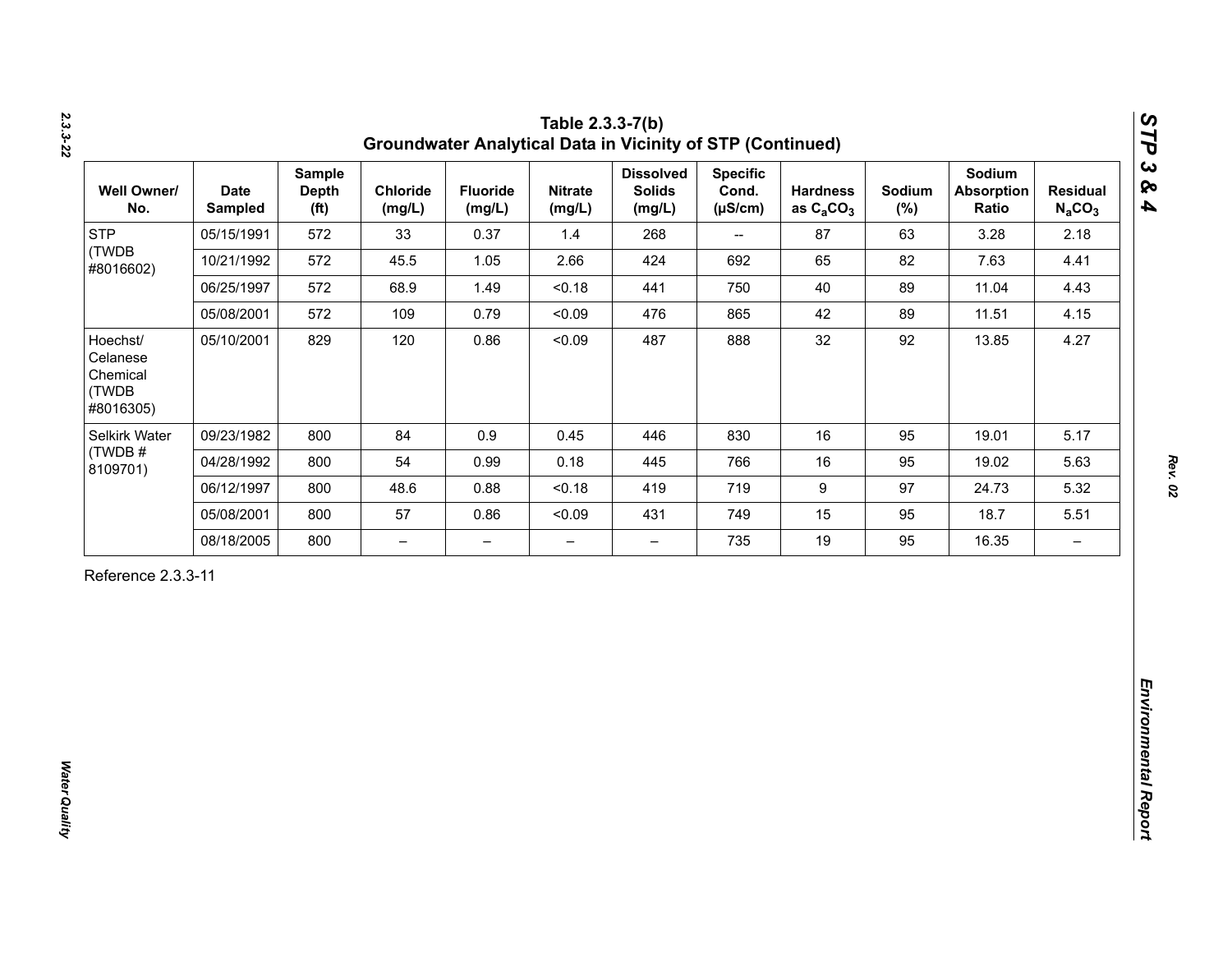| Medium:                 | <b>Drinking Water</b> |                  |                                           |                          |                                                    | <b>Units: PicoCuries per Kilogram</b>     |
|-------------------------|-----------------------|------------------|-------------------------------------------|--------------------------|----------------------------------------------------|-------------------------------------------|
| <b>ANALYSIS</b>         | <b>TOTAL ANALYSES</b> |                  | <b>INDICATOR</b><br><b>LOCATIONS</b>      |                          | <b>LOCATION WITH HIGHEST ANNUAL</b><br><b>MEAN</b> | <b>CONTROL LOCATIONS</b>                  |
| <b>TYPE</b>             | /NONROUTINE           | <b>LIMIT OF</b>  | MEAN (f)*                                 | <b>LOCATION</b>          | $MEAN(f)^*$                                        | $MEAN(f)^*$                               |
|                         | <b>MEASUREMENTS</b>   | <b>DETECTION</b> | <b>RANGE</b>                              | <b>INFORMATION</b>       | <b>RANGE</b>                                       | <b>RANGE</b>                              |
| Gross Beta              | 26/0                  | $1.8E + 00$      | $1.8E+00(12/13)$<br>$(1.2E+00 - 3.0E+00)$ | 14 miles NNE<br>(#228)   | 2.3E+00 (13/13)<br>$(1.4E+00 - 4.3E+00)$           | $2.3E+00(13/13)$<br>$(1.4E+00 - 4.3E+00)$ |
| Hydrogen-3<br>(tritium) | 8/0                   | $2.6E + 02$      | $- (0/4)$                                 |                          |                                                    | $- (0/4)$                                 |
| Iodine-131              | 26/0                  | $3.2E + 00$      | $- (0/13)$                                | $\overline{\phantom{m}}$ | $\qquad \qquad -$                                  | $- (0/13)$                                |
| Cesium-134              | 26/0                  | $2.0E + 00$      | $- (0/13)$                                | $\overline{\phantom{m}}$ | $\overline{\phantom{m}}$                           | $- (0/13)$                                |
| Cesium-137              | 26/0                  | $1.9E + 00$      | $- (0/13)$                                | -                        |                                                    | $- (0/13)$                                |
| Manganese-54            | 26/0                  | $1.8E + 00$      | $- (0/13)$                                | $\qquad \qquad -$        | $\qquad \qquad -$                                  | $- (0/13)$                                |
| Iron-59                 | 26/0                  | 4.9E+00          | $- (0/13)$                                | $\overline{\phantom{0}}$ | $\qquad \qquad -$                                  | $- (0/13)$                                |
| Cobalt-58               | 26/0                  | $1.8E + 00$      | $- (0/13)$                                | $\overline{\phantom{m}}$ | $\overline{\phantom{0}}$                           | $- (0/13)$                                |
| Cobalt-60               | 26/0                  | $1.9E + 00$      | $- (0/13)$                                | $\overline{\phantom{m}}$ | $\qquad \qquad -$                                  | $- (0/13)$                                |
| Zinc-65                 | 26/0                  | 4.0E+00          | $- (0/13)$                                | $\overline{\phantom{0}}$ | $\qquad \qquad -$                                  | $- (0/13)$                                |
| Zirconium-95            | 26/0                  | $3.3E + 00$      | $- (0/13)$                                | $\overline{\phantom{m}}$ | $\qquad \qquad -$                                  | $- (0/13)$                                |
| Niobium-95              | 26/0                  | $2.2E + 00$      | $- (0/13)$                                | $\overline{\phantom{m}}$ | $\qquad \qquad -$                                  | $- (0/13)$                                |
| Lanthanum-140           | 26/0                  | $3.1E + 00$      | $- (0/13)$                                | $\overline{\phantom{m}}$ | $\overline{\phantom{m}}$                           | $- (0/13)$                                |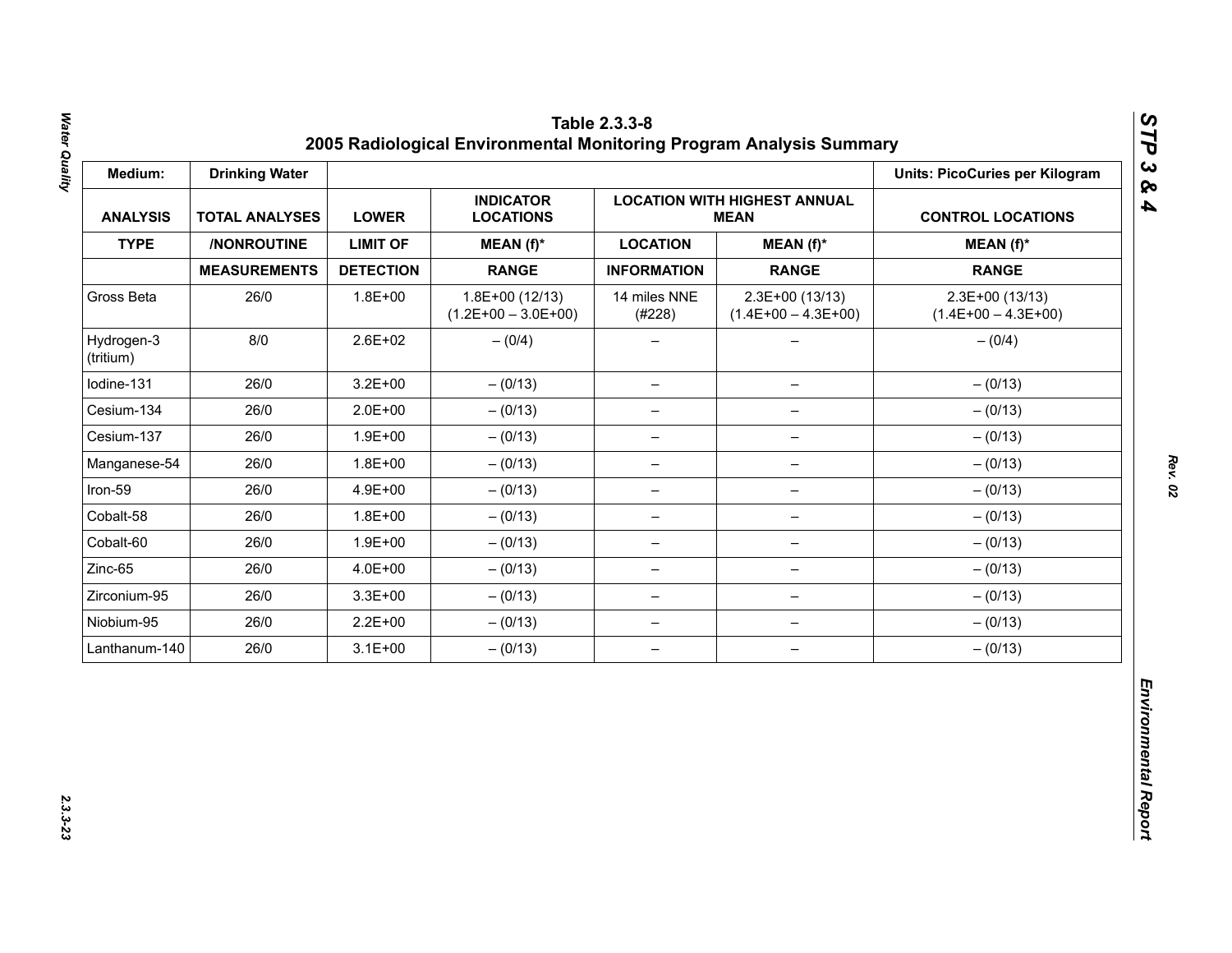| Medium:                 |                       | Groundwater (On site test well) |                                           |                          |                                          | <b>Units: PicoCuries</b><br>per Kilogram |
|-------------------------|-----------------------|---------------------------------|-------------------------------------------|--------------------------|------------------------------------------|------------------------------------------|
| <b>ANALYSIS</b>         | <b>TOTAL ANALYSES</b> | <b>LOWER</b>                    | <b>INDICATOR LOCATIONS</b>                |                          | <b>LOCATION WITH HIGHEST ANNUAL MEAN</b> | <b>CONTROL</b><br><b>LOCATIONS</b>       |
| <b>TYPE</b>             | /NONROUTINE           | <b>LIMIT OF</b>                 | $MEAN(f)^*$                               | <b>LOCATION</b>          | $MEAN(f)^*$                              | $MEAN(f)^*$                              |
|                         | <b>MEASUREMENTS</b>   | <b>DETECTION</b>                | <b>RANGE</b>                              | <b>INFORMATION</b>       | <b>RANGE</b>                             | <b>RANGE</b>                             |
| Hydrogen-3<br>(tritium) | 6/0                   | 2.6E+02                         | $1.2E + 03(6/6)$<br>$(1.0E+03 - 1.6E+03)$ | 3.8 miles S<br>(#235)    | $1.2E+03(6/6)$<br>$(1.0E+03 - 1.6E+03)$  | no samples                               |
| lodine-131              | 6/0                   | $5.3E + 00$                     | $- (0/6)$                                 | $\qquad \qquad -$        | $\overline{\phantom{0}}$                 | no samples                               |
| Cesium-134              | 6/0                   | $1.9E + 00$                     | $- (0/6)$                                 | $\qquad \qquad -$        | $\overline{\phantom{0}}$                 | no samples                               |
| Cesium-137              | 60                    | $1.8E + 00$                     | $-(0/6)$                                  | $\overline{\phantom{a}}$ | $\qquad \qquad -$                        | no samples                               |
| Manganese-54            | 6/0                   | $1.7E + 00$                     | $- (0/6)$                                 | $\overline{\phantom{m}}$ | -                                        | no samples                               |
| Iron-59                 | 6/0                   | $5.4E + 00$                     | $- (0/6)$                                 | $\qquad \qquad -$        | -                                        | no samples                               |
| Cobalt-58               | 6/0                   | $1.8E + 00$                     | $- (0/6)$                                 | $\overline{\phantom{m}}$ | $\qquad \qquad -$                        | no samples                               |
| Cobalt-60               | 6/0                   | $1.7E + 00$                     | $- (0/6)$                                 | $\overline{\phantom{m}}$ | $\qquad \qquad -$                        | no samples                               |
| Zinc-65                 | 6/0                   | $3.6E + 00$                     | $-(0/6)$                                  | $\overline{\phantom{m}}$ | $\qquad \qquad -$                        | no samples                               |
| Zirconium-95            | 6/0                   | $3.2E + 00$                     | $-(0/6)$                                  | $\qquad \qquad -$        | -                                        | no samples                               |
| Niobium-95              | 6/0                   | $2.2E + 00$                     | $-(0/6)$                                  | $\qquad \qquad -$        | $\overline{\phantom{a}}$                 | no samples                               |
| Lanthanum-140           | 6/0                   | $4.1E + 00$                     | $-(0/6)$                                  | $\qquad \qquad -$        | $\qquad \qquad -$                        | no samples                               |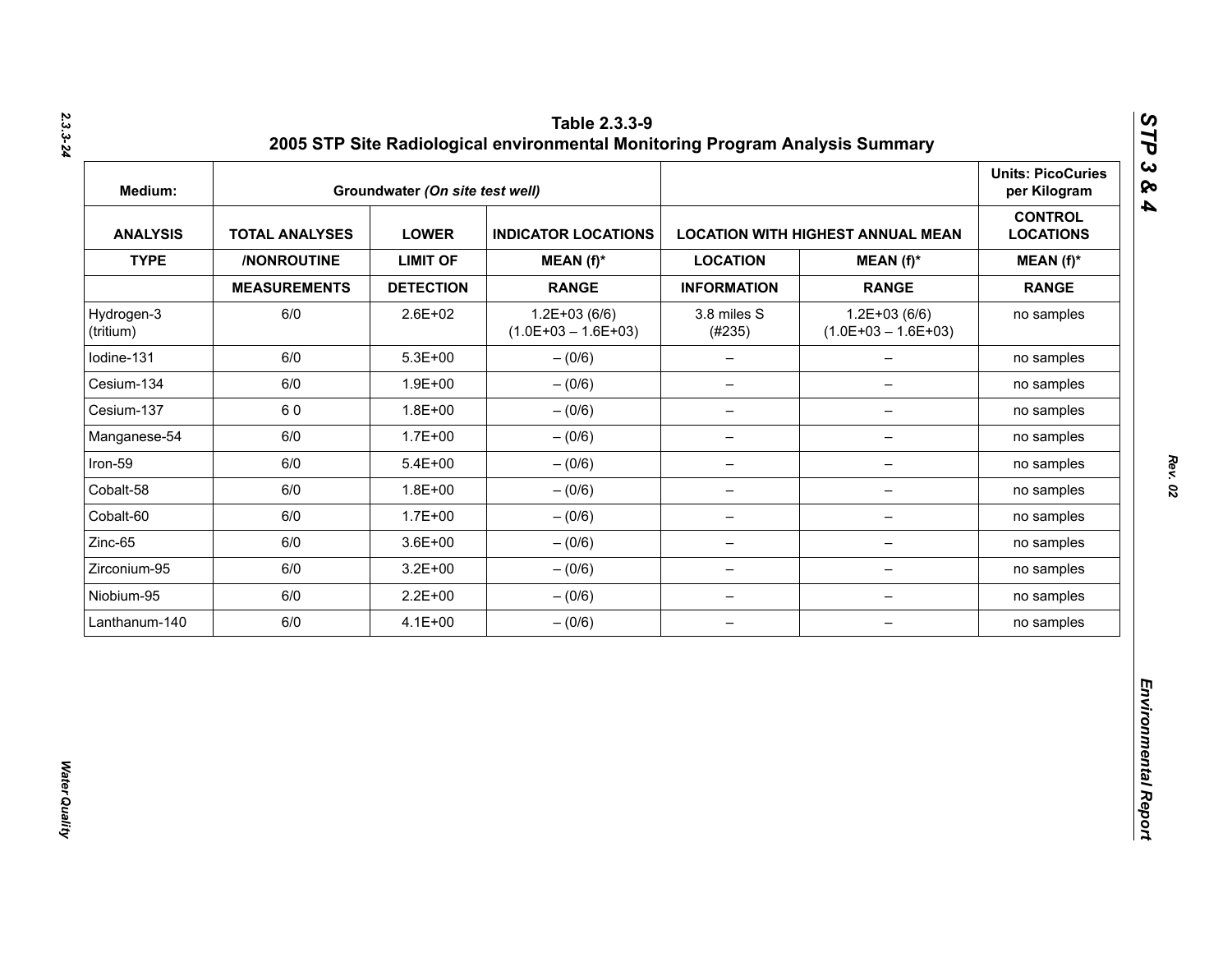|                               |                                       |                          | <b>Tritium Activity Level</b><br>(picocuries/Liter) |         |                          |                                  |                          |                          |                          |                                  |          |                                  |
|-------------------------------|---------------------------------------|--------------------------|-----------------------------------------------------|---------|--------------------------|----------------------------------|--------------------------|--------------------------|--------------------------|----------------------------------|----------|----------------------------------|
|                               |                                       |                          | <b>GPS</b><br><b>COORDINATES</b>                    |         |                          | <b>COLLECTION</b><br><b>DATE</b> |                          |                          |                          | <b>COLLECTION</b><br><b>DATE</b> |          | <b>COLLECTION</b><br><b>DATE</b> |
| <b>STATION</b><br><b>CODE</b> | <b>LOCATION</b><br><b>DESCRIPTION</b> |                          |                                                     |         |                          | <b>LSN</b>                       | week of<br>4/10/2006     | <b>LSN</b>               | 04/27/06                 | <b>LSN</b>                       | 05/03/06 | <b>LSN</b>                       |
| 255                           | Piezometer Well<br>#415 depth 110'    | 28° 44.770<br>96° 00.435 | 40689                                               | $<$ LLD | $\overline{\phantom{0}}$ |                                  |                          |                          | $\overline{\phantom{0}}$ |                                  |          |                                  |
| 256                           | Piezometer Well<br>#417 depth 100'    | 28° 46.636<br>96° 00.416 | 40690                                               | $<$ LLD | $\qquad \qquad -$        | $\overline{\phantom{0}}$         | $\qquad \qquad -$        |                          | $\overline{\phantom{0}}$ |                                  |          |                                  |
| 257                           | Piezometer Well<br>#421-02 depth 80'  | 28° 44.821<br>96° 04.964 | 40691                                               | $<$ LLD | $\overline{\phantom{0}}$ | $\qquad \qquad -$                | $\overline{\phantom{0}}$ | $\overline{\phantom{0}}$ | $\overline{\phantom{0}}$ | $\equiv$                         |          |                                  |
| 258                           | Piezometer Well<br>#435-01 depth 50'  | 28° 45.832<br>96° 04.863 | 40692                                               | $<$ LLD | $\overline{\phantom{0}}$ | $\overline{\phantom{0}}$         | $\overline{\phantom{0}}$ | $\!-$                    | $\overline{\phantom{0}}$ | $\overline{\phantom{m}}$         |          |                                  |
| 259                           | Piezometer Well #35-<br>02 depth 50'  | 28° 45.831<br>96° 04.856 | 40693                                               | 593     | 40751                    | 340                              |                          |                          | 41413<br>41414           | 309<br>444                       |          |                                  |
| 260                           | Piezometer Well<br>#37 depth 74'      | 28° 44.467<br>96° 02.425 | 40693                                               | $<$ LLD | $\overline{\phantom{0}}$ | $\qquad \qquad -$                | $\overline{\phantom{0}}$ | $\equiv$                 | $\overline{\phantom{0}}$ | $\rightarrow$                    |          |                                  |
| 261                           | Piezometer Well<br>#446 depth 78'     | 28° 45.182<br>96° 00.208 | 40695                                               | $<$ LLD | $\qquad \qquad -$        | $\qquad \qquad -$                | $\overline{\phantom{m}}$ | $\qquad \qquad -$        | $\overline{\phantom{0}}$ | $\overline{\phantom{0}}$         |          |                                  |

Water Quality *Water Quality 2.3.3-25*

*Rev. 02*

*STP 3 & 4*

2.3.3-25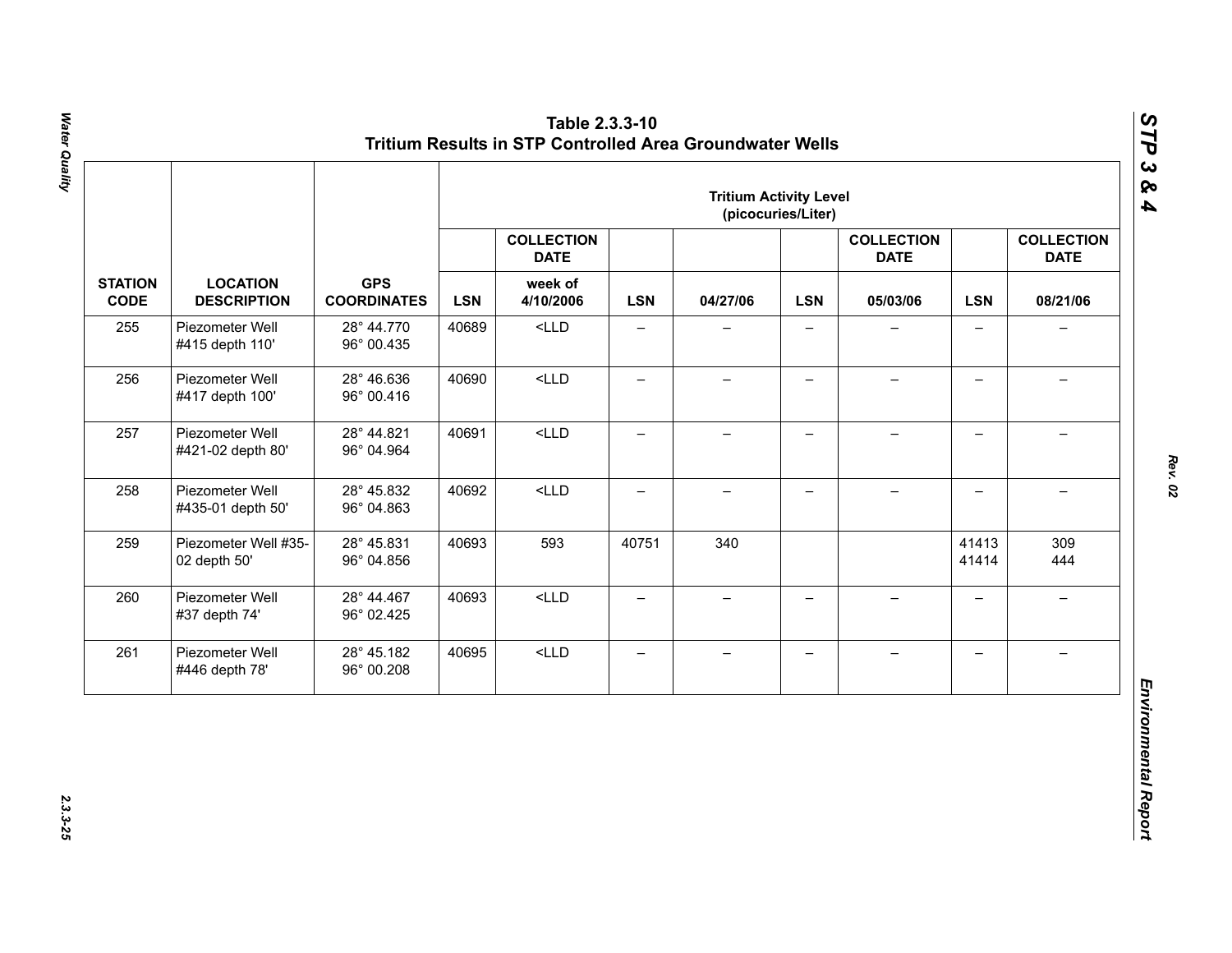|                               | <b>LOCATION</b><br><b>DESCRIPTION</b>                       | <b>GPS</b><br><b>COORDINATES</b> | <b>Tritium Activity Level</b><br>(picocuries/Liter) |                                                          |                          |                          |                          |                                              |                          |                                              |  |
|-------------------------------|-------------------------------------------------------------|----------------------------------|-----------------------------------------------------|----------------------------------------------------------|--------------------------|--------------------------|--------------------------|----------------------------------------------|--------------------------|----------------------------------------------|--|
|                               |                                                             |                                  | <b>LSN</b>                                          | <b>COLLECTION</b><br><b>DATE</b><br>week of<br>4/10/2006 | <b>LSN</b>               | 04/27/06                 | <b>LSN</b>               | <b>COLLECTION</b><br><b>DATE</b><br>05/03/06 | <b>LSN</b>               | <b>COLLECTION</b><br><b>DATE</b><br>08/21/06 |  |
| <b>STATION</b><br><b>CODE</b> |                                                             |                                  |                                                     |                                                          |                          |                          |                          |                                              |                          |                                              |  |
| 262                           | Piezometer Well #<br>446A depth 40'<br>North pipe           | 28° 45.183<br>96° 00.209         | 40696                                               | $<$ LLD                                                  | $\qquad \qquad -$        | $\qquad \qquad -$        | $\overline{\phantom{0}}$ |                                              | $\qquad \qquad -$        | $\overline{\phantom{0}}$                     |  |
| 263                           | Piezometer Well #<br>447 depth 104'<br>South Pipe           | 28° 46.196<br>96° 00.235         | 40697                                               | $<$ LLD                                                  | $\overline{\phantom{0}}$ | $\overline{\phantom{0}}$ | $\overline{\phantom{0}}$ |                                              | $\qquad \qquad -$        |                                              |  |
| 264                           | Piezometer Well #<br>447A depth 46'                         | 28° 46.197<br>96° 00.235         | 40698                                               | $<$ LLD                                                  | $\overline{\phantom{0}}$ | $\overline{\phantom{0}}$ | $\overline{\phantom{0}}$ |                                              | $\overline{\phantom{0}}$ |                                              |  |
| 265                           | Piezometer Well #<br>602 depth 80'                          | 28° 48.178<br>96° 03.337         |                                                     | NOT SAMPLED -<br>obstruction in well pipe                | $\overline{\phantom{0}}$ | $-$                      | $\overline{\phantom{0}}$ |                                              | $\overline{\phantom{0}}$ |                                              |  |
| 266                           | Piezometer Well #<br>602A depth 40'                         | 28° 48.177<br>96° 03.337         | 40699                                               | $<$ LLD                                                  | $\qquad \qquad -$        | $\overline{\phantom{0}}$ | $\qquad \qquad -$        |                                              | $\overline{\phantom{0}}$ |                                              |  |
| 267                           | Windmill North of<br>Heavy Haul Rd near<br><b>Well #417</b> | 28° 00.000<br>96° 00.000         | 40700                                               | $<$ LLD                                                  | $\equiv$                 | $-$                      | $\overline{\phantom{0}}$ | $\!-$                                        | $\overline{\phantom{0}}$ | $\overline{\phantom{0}}$                     |  |
| 268                           | Windmill East of<br><b>MCR</b>                              | 28° 00.000<br>96° 00.000         | 40701                                               | $<$ LLD                                                  | $\qquad \qquad -$        | $\overline{\phantom{0}}$ | —                        |                                              | $\qquad \qquad -$        |                                              |  |

*Water Quality* 

**Water Quality**